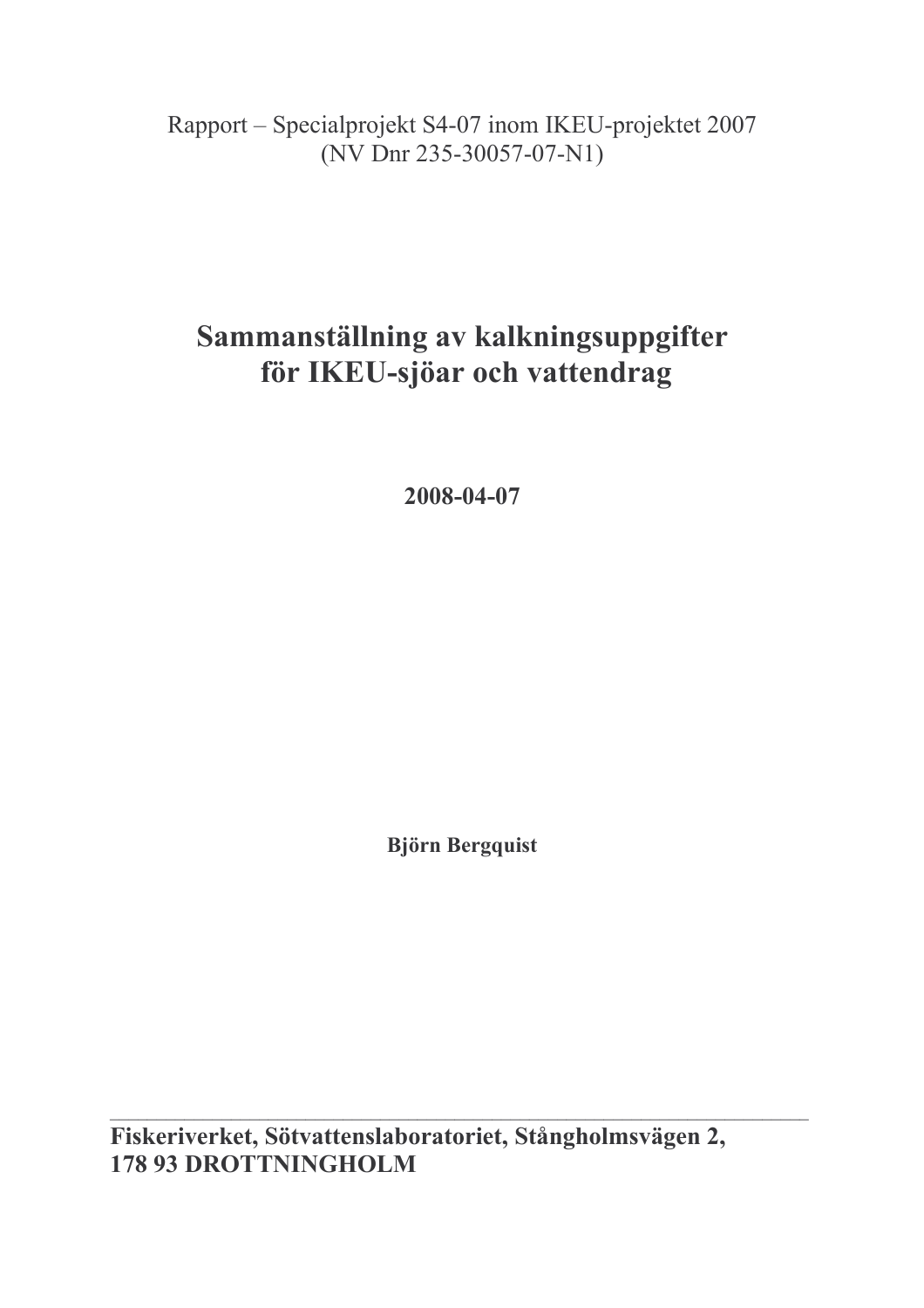#### **Sammanfattning**

Redovisningen av kalkningsuppgifter för IKEU-programmets kalkade sjöar och vattendrag omfattar både intensiva (inklusive K-avslut och K-överdos objekt) och extensiva undersökningsobjekt. Totalt omfattar sammanställningen 103 kalkade sjöar och vattendrag fördelat på 17 län. Uppgifterna har sammanställts både i en Excel-databas (4,5 MB) och i tabeller som redovisas i denna rapport. Sammanställningen har utgått från de uppgifter som har matats in i den nationella kalkningsdatabasen DMN-kalk. För flertalet av IKEU-vattnen var dock kalkningarna ofullständigt redovisade i DMN-kalk och omfattande kompletteringar har varit nödvändiga. Ofta saknades uppgifter för kalkningar genomförda före 1985, men i många fall saknades även uppgifter om de senaste årens kalkningar. För Jönköpings, Västmanlands, Dalarnas och Gävleborgs län saknades kalkningsdata helt för perioden 1998-2006 och för Östergötlands, Kalmar, Blekinge och Västra Götalands län saknades data från åren 2005-2006. Dessutom var det för Värmlands, Jämtlands och Västernorrlands län inte möjligt att göra några utdrag ur DMN-kalk.

Totalt för hela kalkningsperioden hade 44 % av den totala mängden spridd kalk i IKEUprogrammets sjöar och vattendrag spridits via sjökalkning, 31 % via våtmarkskalkning och 25 % med doserarkalkning. I de intensiva undersökningsobjekten svarade dock våtmarkskalkning för den största andelen spridd kalk. I sjöarna hade den största andelen av kalken spridits via sjökalkning medan våtmarkskalkning svarade för den största andelen av kalkningsbidraget till vattendragen. Överdos-siöarna hade de högsta genomsnittliga kalkgivorna  $($  > 10 ton/ $\alpha$  och km<sup>2</sup>), följt av vattendragen med avslutad kalkning. Av de enskilda IKEUvattnen hade Stora Vrångstjärnet den högsta medelgivan  $(25.0 \text{ ton/år och km}^2)$  medan vattendragen Sällevadsån och Rökeå hade den lägsta medelgivan  $(< 0.5$  ton/år/km<sup>2</sup>). I genomsnitt för alla kalkade IKEU-objekt visar medelgivan en minskning mellan de olika kalkningsperioderna, från 1980-talet till 2000-talet. Även de enskilda grupperna av undersökningsobjekt visar en minskning, utom de extensiva objekten där det finns en antydan till en ökad kalkgiva under senare år. Skillnaden i kalkningsutveckling mellan de intensiva och extensiva undersökningsobjekten är anmärkningsvärd och bör utredas närmare för att avgöra om de intensiva undersökningsobjekten är representativa för kalkade sjöar och vattendrag i Sverige

### 1. Inledning

Kalkningen av sjöar och vattendrag för att motverka effekterna av försurning startade redan i början av 1960-talet. De första kalkningarna genomfördes utan statsbidrag och på privata initiativ av enskilda vatten- och fiskerättsägare. De första statligt finansierade kalkningarna genomfördes som beredskapsarbeten i arbetsmarknadsstyrelsens regi under perioden 1974-1980. Dessa beredskapsarbeten upphörde dock successivt när Fiskeristyrelsens statsbidragsfinansierade försöksverksamhet startade år 1977. Försöksverksamheten pågick fram till och med våren 1981 och totalt utbetalades under denna period 55 miljoner i statsbidrag till kalkning och effektuppföljning (Fiskeristyrelsen och Naturvårdsverket 1981). IKEU-sjöar som fick statsbidrag under denna period var sjöarna Stensjön, Långsjön och Trehörningen i Åvaå-systemet. Förutom direktkalkning i sjöar och vattendrag prövades även markkalkning av skogs- och jordbruksmark under försöksverksamhetsperioden. Gemensamt för dessa tidiga kalkningar var att det saknades en nationell dokumentation av kalkningarna. När Naturvårdsverket 1982 tog över ansvaret för statsbidraget till kalkning inrättades därför en nationell kalkningsdatabas, den s.k. KRUT-databasen som administrerades av länsstyrelserna och Naturvårdsverket tillsammans.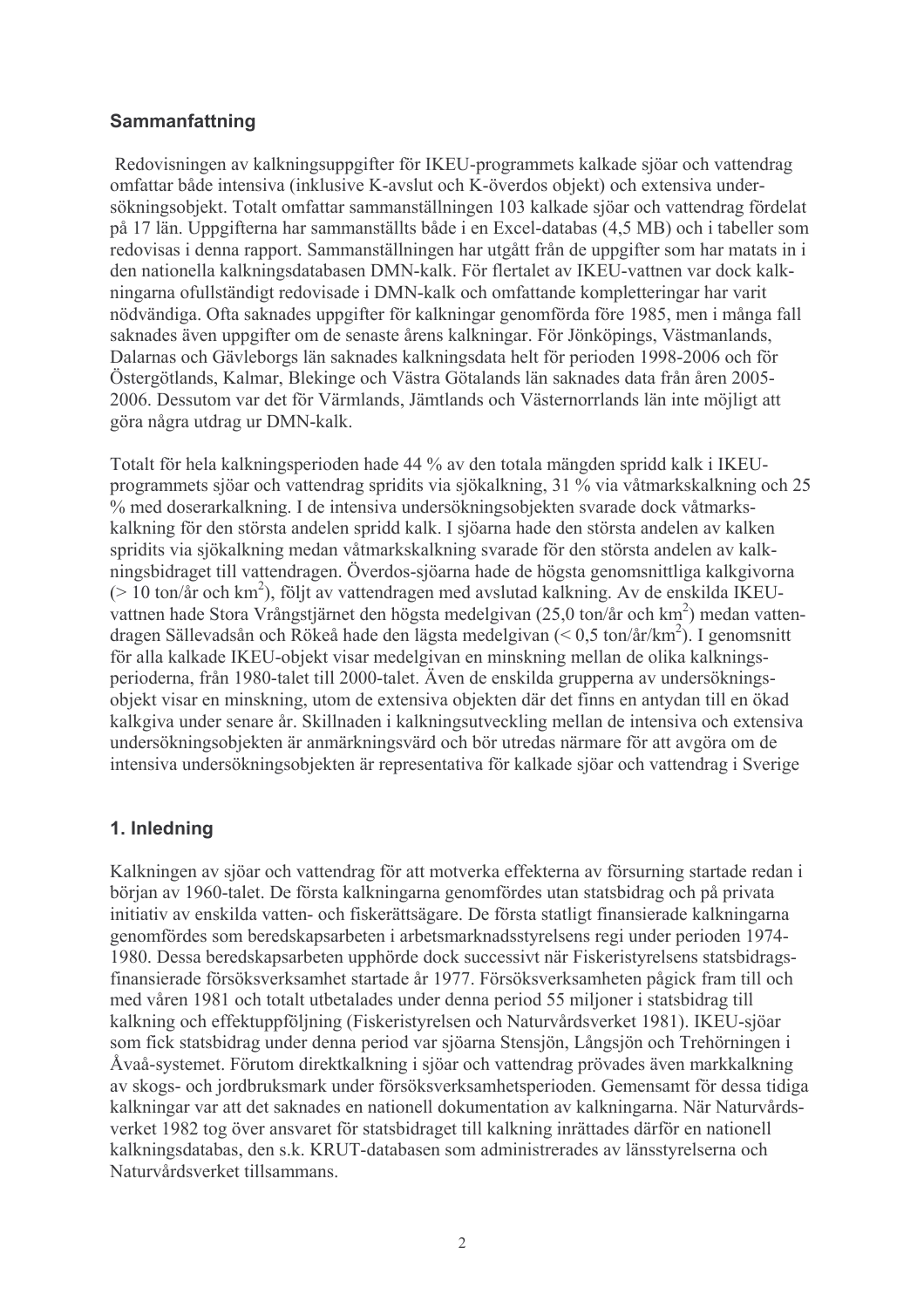I slutet av 1990-talet (1997) ersattes KRUT av en ny Informix-databas för kalkning och biologisk återställning (KALK). På grund av problem med konverteringen av kalkningsuppgifter från KRUT till den nya databasen, samt att databasen inte blev tillräckligt användarvänlig blev tyvärr databasen inte använd i den utsträckning som var planerad. Därefter har vtterligare ett byte av databasmiljö gjorts när Informix-databasen ersattes av en Oracledatabas år 2006. Det var först då som det blev möjligt för andra myndigheter än länsstyrelserna och Naturvårdsverket att göra uttag från databasen via Internet.

Trots att IKEU-programmet snart har pågått i 20 år har det hittills saknats en separat databas med fullständiga kalkninguppgifter för IKEU-programmets sjöar och vattendrag. Inför IKEUprogrammets sexårsutvärdering (Söderbäck m.fl. 1997, Bergquist m.fl. 2000) gjordes dock 1996 ett första försök att sammanställa alla tillgängliga uppgifter om kalkning i de kalkade IKEU-objekten (14 sjöar och 18 vattendrag). Sammanställningen omfattade uppgifter om kalkningstillfälle, spridningsmetod, områdestyp och mängden spridd kalk i varje IKEU-sjö, från kalkstart till och med januari 1995 (Svenson 1996). Kalkningsuppgifterna för IKEUvattendragen var dock of ullständiga och kompletterades något år senare. Efter publiceringen av sexårsrapporterna har sedan IKEU-vattnens kalkningsuppgifter delvis uppdaterats på IKEU-projektets hemsida vid Institutionen för Miljöanalys, SLU, men uppgifterna har inte omfattat alla objekt och varit allmänt ospecifika för kalkningar som har genomförts på våtmarker, via doserare och i uppströmsliggande sjöar. Från och med år 2005 har dessutom antalet undersökningsobjekt i IKEU-programmet utökats betydligt genom att intensivprogrammet utökades med 12 vattendrag och extensiva vattenkemiska undersökningar startade i 26 sjöar och 26 vattendrag.

Föreliggande sammanställning av IKEU-objektens kalkningsuppgifter har i första hand gjorts med anledning av utvärderingen av IKEU-programmet under 2008. Uppgifterna utgör en grundförutsättning för utvärderingen av såväl de vattenkemiska som biologiska effekterna av kalkning, och behövs framförallt för att kunna analysera eventuella skillnader i vattenkemisk och biologisk effekt som beror av kalkningsmetod och mängden spridd kalk i området. Sammanställningen omfattar alla sjöar och vattendrag som för närvarande ingår som undersökningsobjekt i IKEU-programmet och förhoppningsvis också alla genomförda kalkningar i IKEU-objekten, från kalkningsstart fram till och med år 2006. På grund av att ett stort antal tidiga kalkningar inte finns redovisade i den nationella kalkdatabasen DMN-kalk, och att det är svårt att hitta annan dokumentation när mer än 20 år har förflutit sedan kalkningarna genomfördes, finns det dock en viss risk att ett mindre antal kalkningar inte har kommit med i sammanställningen.

Uppgifterna har sammanställts både i en preliminär Excel-databas och i sammanfattande tabeller som redovisas här i rapporten. Sammanställningen omfattar både intensiva (inklusive K-avslut och K-överdos objekt) och extensiva undersökningsobjekt. För sjöarna omfattar sammanställningen alla kalkningar som har genomförts i avrinningsområdet uppströms sjöns utloppspunkt. För vattendragen omfattar sammanställningen alla genomförda kalkningar i tillrinningsområdet uppströms den vattenkemiska provpunkten i varje vattendrag. Totalt omfattar sammanställningen 103 kalkade sjöar och vattendrag fördelat på 17 län. Antalet IKEU-objekt i respektive län redovisas i Figur 1. Flest kalkade IKEU-vatten har Västra Götalands län med 17 undersökningsobjekt följt av Värmlands, Dalarnas och Hallands län som vardera har 10-12 objekt.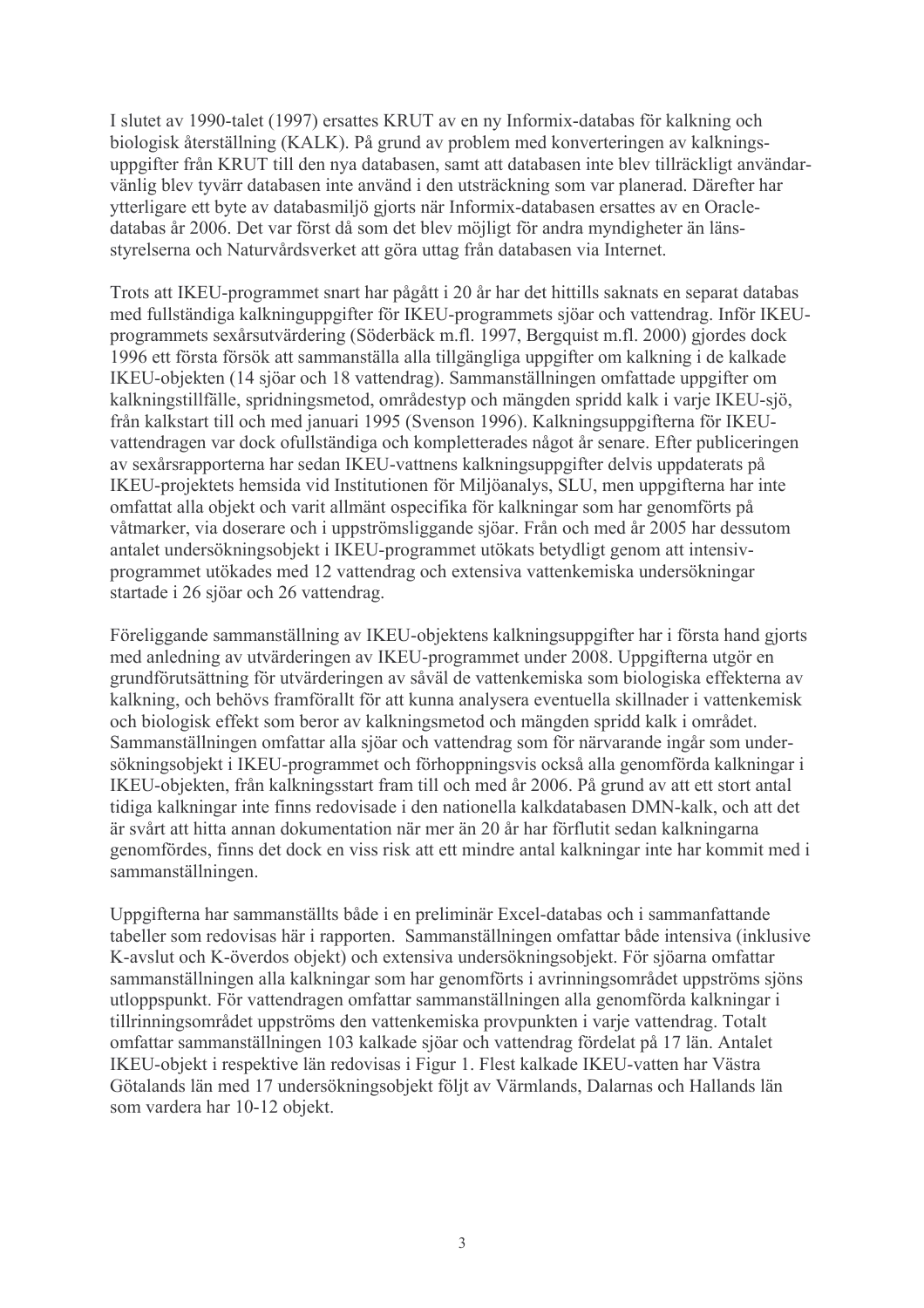

Figur 1. Antal IKEU-objekt (sjöar och vattendrag) fördelat på olika län.

Det primära målet för projektet har varit att så långt som möjligt sammanställa alla tillgängliga kalkningsdata för de kalkade sjöar och vattendrag som ingår i det nuvarande IKEU-programmet. Målet har varit att för varje kalkat objekt (sjö eller vattendrag) kunna redovisa den totala mängden spridd kalk i avrinningsområdet fördelat på olika kalkningsmetoder, kalkningstillfällen och kalkningsområden, samt att redovisa genomsnittliga årliga kalkningsgivor (ton/ $\frac{\alpha r}{km^2}$ ). Dessutom har arbetet syftat till att skapa en uppdateringsbar databas över alla genomförda kalkningar i IKEU-programmets sjöar och vattendrag.

### 2. Material och metoder

Kalkningsuppgifterna för IKEU-objekten har sammanställts utgående från uppgifter i den nationella kalkningsdatabasen DMN-kalk, tidigare utvärderingar av IKEU-programmet (Appelberg och Aldén 1992, Söderbäck m.fl. 1997, Bergquist m.fl. 2000), tidigare sammanställningar av kalkningsuppgifter (Svenson 1996, IKEU:s hemsida) och uppgifter direkt från berörda län och kommuner. Uppgifter har också hämtats från olika kalkningsrapporter och andra utvärderingsrapporter (Andersson m.fl. 1989, Degerman m.fl 1990, Olofsson 1999). Dessutom har Paul Andersson i Delsbo och Erik Olofsson i Sveg bidragit med egna uppgifter om kalkningarna i IKEU-objekten i Gävleborgs län, respektive Jämtlands län. På grund av att de redovisade uppgifterna i den nationella databasen ofta har varit of ullständiga har dessutom kompletteringar gjorts utgående från tidigare redovisningar i databasen.

För varje IKEU-objekt gjordes utdrag ur den nationella kalkdatabasen DMN-kalk. De via utdragen erhållna kalkningsuppgifterna kompletterades sedan med hjälp av uppgifter från tidigare utvärderingar, sammanställningar, kalkningsrapporter och andra utvärderingsrapporter. Därefter sammanställdes uppgifterna länsvis i excel-filer för utskick till berörda län.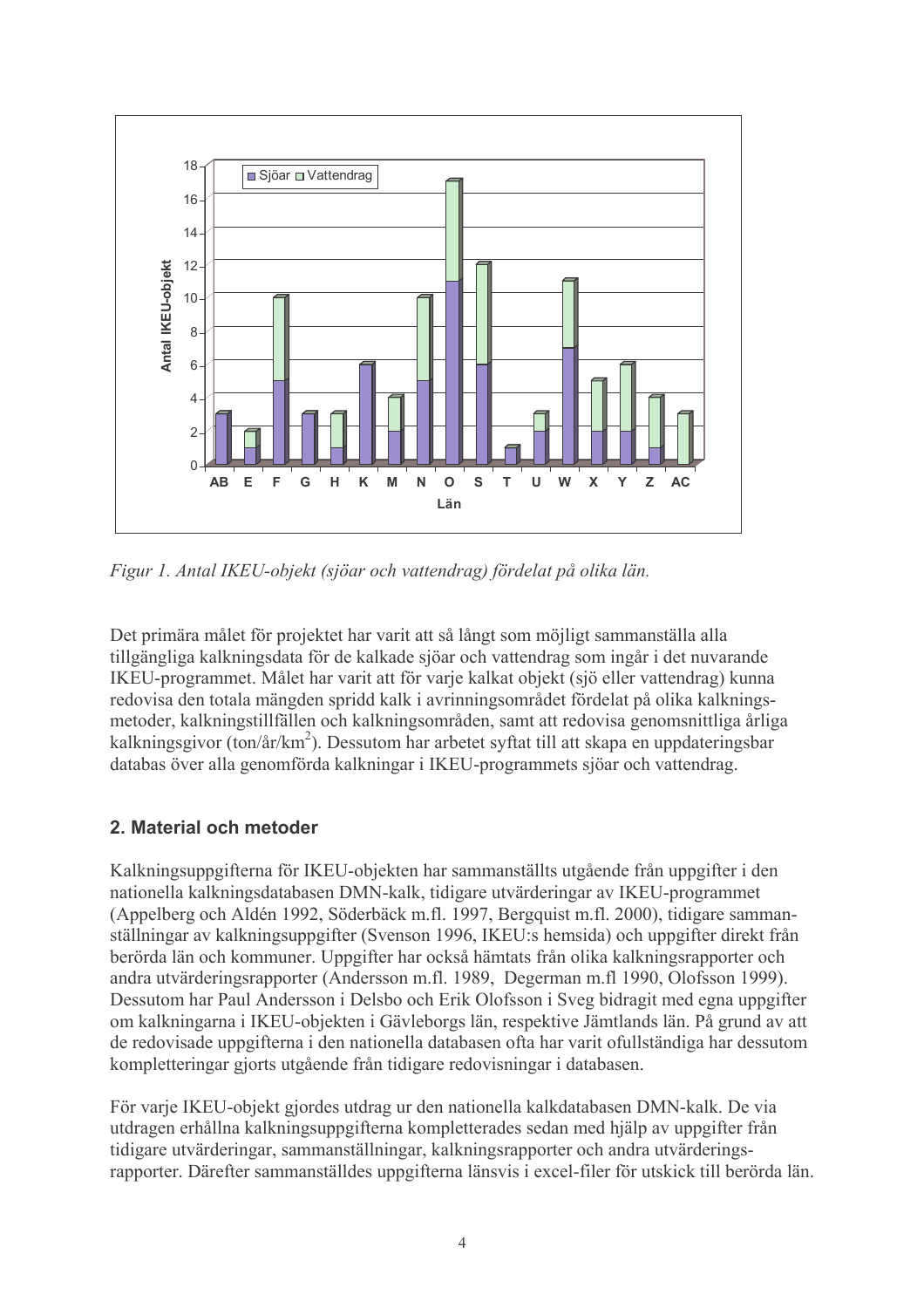När länen hade granskat och kompletterat filerna kontrollerades sedan filerna på nytt för att se om genomförda kompletteringar var fullständiga. Där det fortfarande saknades kalkningsuppgifter kontaktades sedan berörda kommuner för ytterligare kompletteringar. När alla kompletteringar och justeringar var gjorda sammanställdes kalkningsuppgifterna för alla IKEU-objekt i en Excel-databas med en rad för varje kalkningstillfälle och kalkat område när detta var möjligt.

Sammanställningen i IKEU-databasen omfattar huvuddelen av de kalkningsuppgifter som finns med i kalkningsdatabasen DMN-kalk (Tabell 1). Uppgifter som rör kostnader, bidragprocent och P-märkning har dock inte medtagits. Sammanställningen omfattar heller inte uppgifter om kalktyp (ursprung) och innehåll av tungmetaller m.m. eftersom dessa uppgifter bedömdes vara för arbetskrävande att ta fram. Varje IKEU-objekt har identifierats med namn, objekt-ID, samt x- och y-koordinater. På grund av att det har varit svårt att få detaljinformation om äldre kalkningar, samt att många län inte har redovisat fullständiga och detaljerade uppgifter i databasen varierar tyvärr detaljeringsnivån i sammanställningen kraftigt. För våtmarkskalkningarna varierar detaljeringsnivån från redovisning av varie enskild våtmarkskalkning till enbart en sammanfattande årlig redovisning av mängden spridd kalk på våtmarksområden. För doserarkalkning redovisas i regel mängden kalk vid varie påfyllningstillfället, men ofta redovisas också bara den totala mängden spridd kalk per år.

| $Omr\mathring{a}desnamn =$ | Namn på kalkad sjö, vattendrag eller våtmarksområde               |
|----------------------------|-------------------------------------------------------------------|
| $Beteckning =$             | Områdets beteckning (ID eller X-Y-koord)                          |
| $Omr\{adestyp =$           | Typ av kalkat område (sjö, vattendrag eller våtmark)              |
| $K$ -typ $=$               | Typ av kalkning (direkt i sjön/vattendrag eller uppströms)        |
| Kalkningsår =              | År då kalkningarna genomfördes (Budgetår i kalkningsdatabasen)    |
| $Metod =$                  | Spridningsmetod som har använts                                   |
| Doserare $=$               | Namn på doserare eller doserarplats                               |
| Xkoord Doserare =          | X-koordinat för doserarplats (7 siffror)                          |
| $Ykood$ Doserare $=$       | Y-koordinat för doserarplats (7 siffror)                          |
| $Kalkmedel =$              | Typ av kalkmedel (kalkstensmjöl, grovkalk, granuler mm)           |
| Kornstorlek $=$            | Uppgift om kornstorlek i mm                                       |
| Mängd $50\%$ kalk =        | Mängd spridd kalk (50% Cao) i ton                                 |
| $Fakt\% =$                 | Faktiska andelen CaO i den spridda kalken                         |
| Kalkat område =            | Område som har kalkats (strandzon, hela sjön, vattendrag, mm)     |
| Kalkningsdatum $=$         | Datum då kalkningarna genomfördes (Startdatum i K-databasen)      |
| Utförare $=$               | Namn på utförare av kalkningarna                                  |
| $Kommun =$                 | Namn på kommun där det kalkade området är beläget                 |
| $A$ tgärdsområde =         | Namn på åtgärdsområdet/projektområdet                             |
| Avrinningsområde =         | Huvudavrinningsområde där åtgärdsområdet är beläget               |
| $X$ -koordinat =           | X-koordinat för sjön, vattendrag eller våtmarksområde (7 siffror) |
| $Y$ -koordinat =           | Y-koordinat för sjön, vattendrag eller våtmarksområde (7 siffror) |
| $Huvudman =$               | Huvudman för kalkningarna                                         |

#### Tabell 1. Kalkningsuppgifter som har tagits fram för varje IKEU-objekt.

Förutom en sammanställning av all information om genomförda kalkningar har även genomsnittliga kalkningsgivor (ton/år och km<sup>2</sup>, ton/år/km<sup>2</sup> och l/s) beräknats för varje IKEU-objekt, dels totalt för hela kalkningsperioden och dels för perioderna 1981-1990, 1991-2000 och 2001-2006. Den genomsnittlig årsgiva per  $km^2$  och mängden avrinnande vatten (l/s) i varje undersökningsobjekt har beräknats med hjälp av beräknade avrinningstal (specifik avrinning) för de aktuella områdena under perioden 1996-2005, samt SMHI:s avrinningstal för perioden 1961-1990.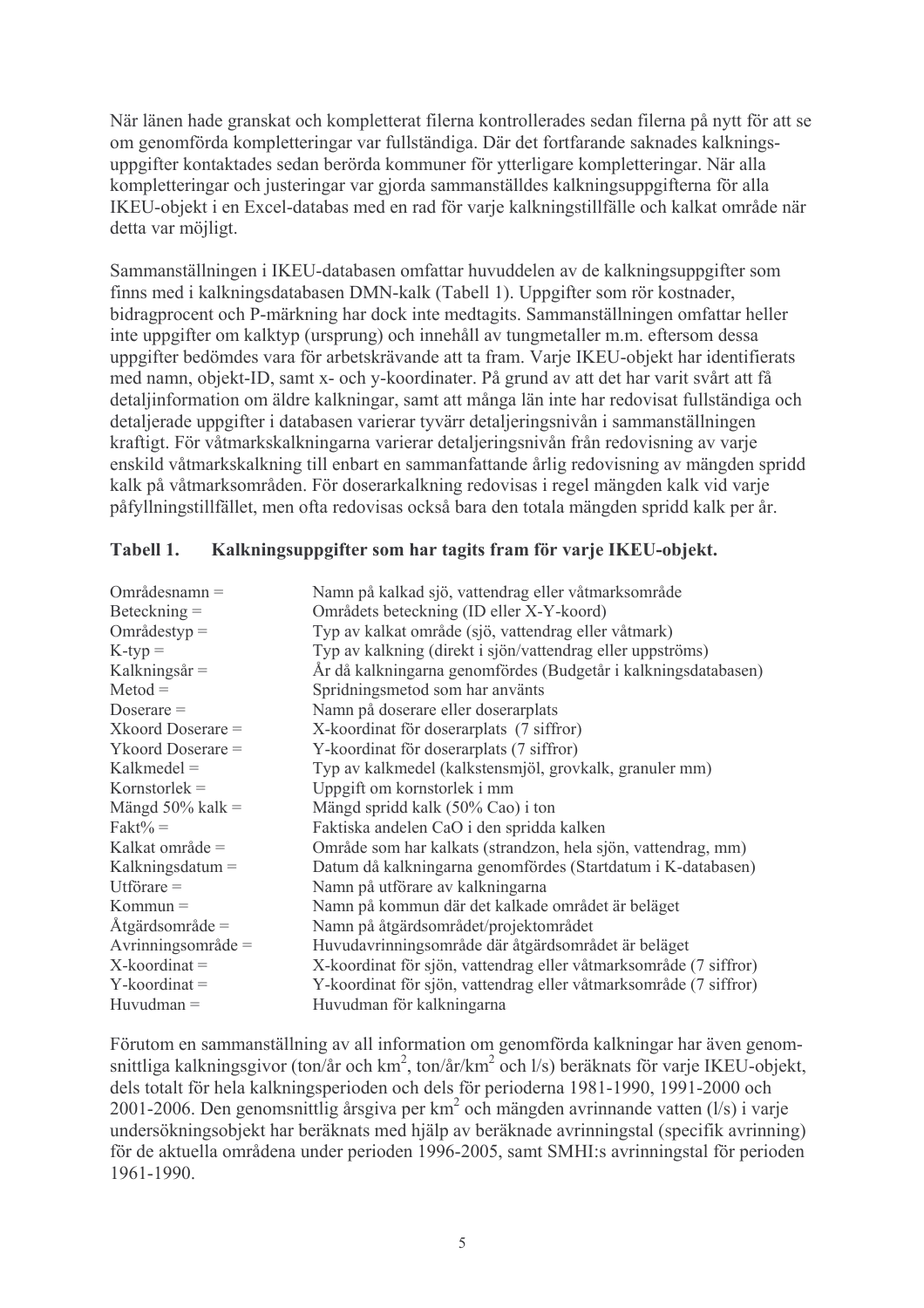#### 3. Begrepp och definitioner

Vid kalkning av sjöar, vattendrag, våtmarker och fastmark har man använt en rad olika kalkningsmedel för att neutralisera det sura vattnet. Med kalkningsmedel avses vanligen kalkprodukter som kalkstensmjöl (CaCO<sub>3</sub>), dolomitmjöl (CaMg(CO<sub>3</sub>)<sub>2</sub>), krossad kalksten (CaCO<sub>3</sub>), granuler av kalkstensmjöl (CaCO<sub>3</sub>), bränd (osläckt) kalk (CaO) och släckt kalk (Ca(OH)<sub>2</sub>). I vid bemärkelse omfattar dock begreppet även andra syraneutraliserande produkter som t.ex. lut (NaOH) och soda (Na<sub>2</sub>CO<sub>3</sub>). En IKEU-sjö där soda har använts som kalkningsmedel är Hjärtasjön i Skåne län. Innan kalkningarna blev subventionerade av statsbidrag användes även industriella kalkprodukter som T-kalk. AGA-kalk och mesa. I enstaka vatten har dessutom silikater som olivin (MgFeSiO<sub>4</sub>) använts för att neutralisera vattnet. Olivin har högt basinnehåll (67 % CaO), men har också ett relativt högt innehåll  $(0,2\%)$  av nickel och krom och dessutom en låg löslighet i vatten. Det senare gör att olivin mer eller mindre är olämpligt som svra-neutraliserande kalkningsmedel. T-kalk (CaCO<sub>3</sub>) är en avfallsprodukt (slaggkalk) som erhålls som restprodukt vid tillverkning av specialstål. AGAkalk är karbidkalk (CaC<sub>2</sub>) från gasverk medan mesa är en restprodukt (kalkstensslam) från pappersframställning enligt sulfatmetoden. Dessa industriella kalkprodukter innehåller ofta föroreningar i form av tungmetaller som krom, zink eller kadmium och är därför mindre lämpliga att användas för kalkning i sjöar och vattendrag. T-kalk innehåller exempelvis 0.3 % krom. Andra kalkprodukter som har använts vid kalkning av sjöar och vattendrag är jordbrukskalk och sjökalk, som dock bara är andra benämningar på kalkstensmiöl. Jordbrukskalk är kalkstensmiöl (innehåller ofta dolomitmiöl) som används inom jordbruket för att höja pHvärdet i marken. Sjökalk är en annan benämning på det kalkstensmjöl (kornstorlek 0-0,2 mm) som används vid kalkning av sjöar och slurry är en benämning på kalkstensmiöl som är uppslammat i vatten.

Kalkningsmedlen har olika syraneutraliserande förmåga och syrabuffrande innehåll per viktenhet. De är dessutom olika lättlösliga. För att kunna jämföra olika kalkningsmedel omräknas den syraneutraliserande förmågan och anges som kalkningsmedlets CaO-värde eller kalciumoxidhalt (CaO %). Av kalkprodukterna har bränd kalk den högsta neutraliserande förmågan med 95 % CaO innehåll och därefter kommer släckt kalk med 74 % CaO och T-kalk med 72 % CaO. Övriga kalkprodukter har en syraneutraliserande förmåga motsvarande 40-70 % CaO. Den syraneutraliserande förmågan beror dock även på produktens lättlöslighet i vatten. Lösligheten varierar med kalkprodukt och kornstorlek. Generellt är finkorniga kalkprodukter som bränd kalk, släckt kalk, kalkstensmjöl och dolomitmjöl lättlösliga. Bränd (osläckt) kalk är en kalkprodukt som framställs genom upphettning av kalksten varvid koldioxid avgår och kvar blir en produkt huvudsakligen innehåller kalciumoxid (CaO). Släckt kalk som även kallas hydratkalk består av kalciumhydroxid (Ca(OH)<sub>2</sub>). Bränd kalk och släckt kalk har både ett mycket högt innehåll av CaO och en hög löslighet, vilket gör att de har en mycket hög svraneutraliserande förmåga. Problemet är bara att dessa kalkprodukter vid kalkning av sjöar och vattendrag medför momentant mycket höga pH-värden ( $> 8.5$ ), vilket kan ge skador på den akvatiska faunan. I kalkningsverksamheten har därför kalkstensmjöl (0-0,2/0-0,5 mm), dolomitmjöl (0-0,1/0-0,2 mm), krossad kalksten och granuler varit de dominerande kalkningsmedlen för att neutraliserad det sura vattnet.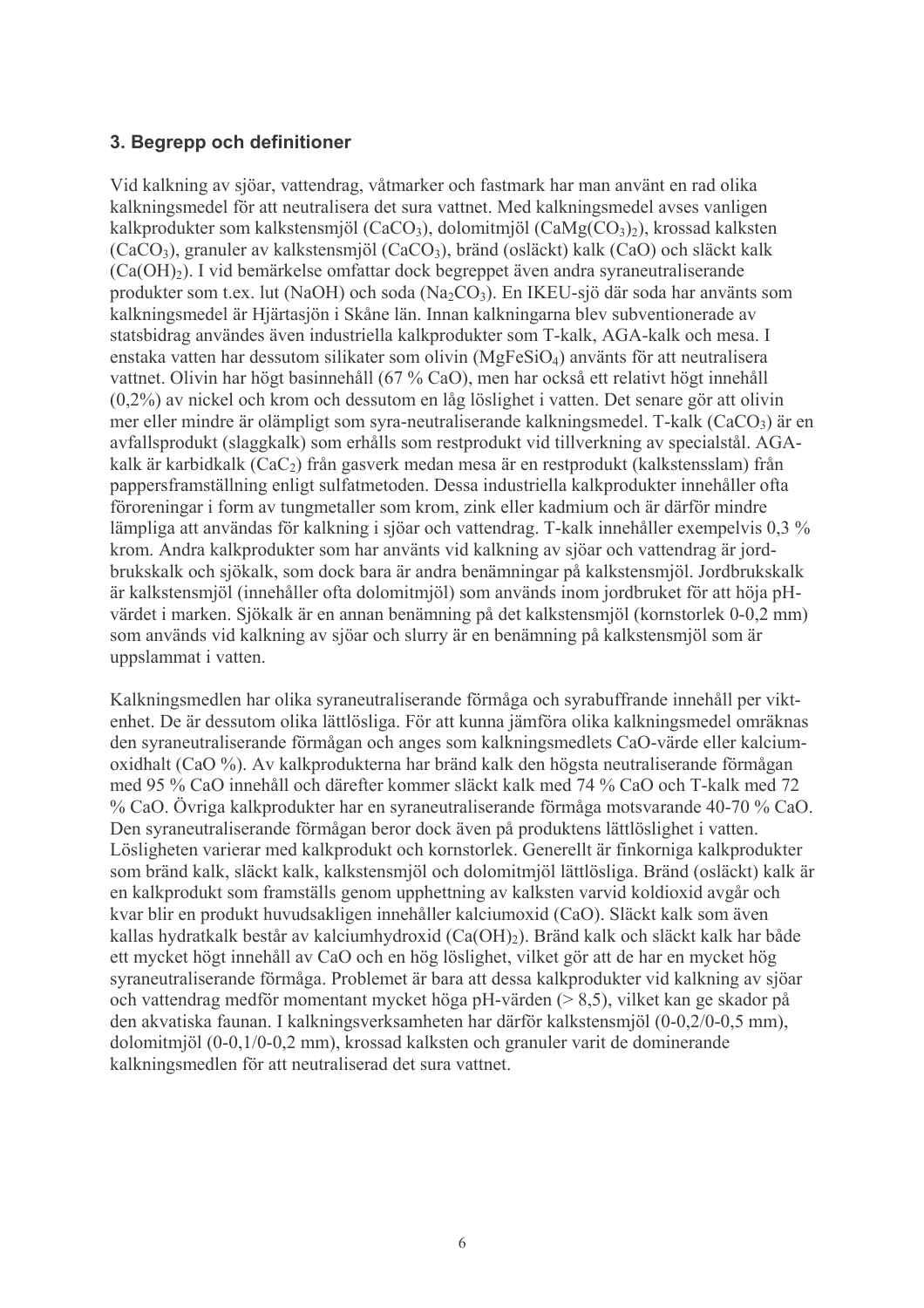#### 4. Resultat och diskussion

För flertalet av IKEU-vattnen var kalkningarna ofullständigt redovisade i den nationella kalkningsdatabasen DMN-kalk. Kalkningsuppgifter saknades ofta för de tidigast genomförda kalkningarna och de senaste årens kalkningar. För Jönköpings, Västmanlands, Dalarnas och Gävleborgs län saknades kalkningsdata helt för perioden 1998-2006 och för Östergötlands, Kalmar, Blekinge och Västra Götalands län saknades uppgifter för åren 2005-2006. För Gävleborgs län var även tidigare kalkningar mycket bristfälligt redovisade i databasen. Även för IKEU-sjöarna i Stockholms län saknades redovisning av flera kalkningstillfällen. Dessutom var det för tre län (Värmlands, Jämtlands och Västernorrlands län) inte möjligt att göra några utdrag ur den nationella kalkningsdatabasen. För Värmlands och Jämtlands län berodde detta på att uttag inte kunde ske trots att kalkningsuppgifterna enligt uppgift fanns inlagda i databasen medan det för Västernorrlands län däremot berodde på att inga uppgifter hade lagts in i databasen. Generellt för alla län var att vissa av kalkningsuppgifterna var ofullständigt redovisade i databasen. Ofta saknades det redovisning av kalkningsmedlets faktiska CaO-halt och var i sjön kalken hade spridits. För kalkningar genomförda före 1985 saknades i en del fall också uppgifter om kalkningsdatum. Det är oklart om man alltid har separerat dolomitmiöl från kalkstensmiöl vid redovisningen av kalkningsmedel. Det finns också en osäkerhet om mängden spridd kalk generellt har omräknats till mängd motsvarande 50% CaO. För kalkstensmiöl som i regel har en CaO-halt mellan 46 och 56 % blir dock skillnaden i redovisad kalkmängd inte särskilt stor. I databasen förekom det i flera fall dessutom en dubbel redovisning av samma kalkning. Dubbleringen förekom främst när IKEU-objekten delades av två kommuner. Det är dock oklart om uppgifterna är dubbelt lagrade i databasen eller om hämtningen av data via Internet orsakade dubbleringen. Bristerna i databasen beror främst på att registrering och uppföljning av kalkningsuppgifter i den nationella kalkningsdatabasen inte har prioriterats särskilt högt inom kalkningsverksamheten. Några krav på registrering av kalkningarna i databasen DMN-kalk finns exempelvis inte omnämnt i handboken för kalkning (Naturvårdsverket 2002).

I Tabell 1–7 i bilagan ges en sammanfattande redovisning av de kalkningsuppgifter som har sammanställts för IKEU-objekten. För mer detaljerad information om kalkningarna hänvisas till den kalkdatabasen i Excel-format där alla tillgängliga kalkdata för IKEU-programmets sjöar och vattendrag finns redovisade. Excel-databasen omfattar alla kända kalkningstillfällen och har en storlek på 4,5 MB. Flera av IKEU-vattnen började att kalkas redan under 1970talet och har mycket långa kalkningsperioder. Av sjöarna har Nedre Särnamannasjön på Fulufjäll i Dalarna och Nässjön i Svenljunga kommun den längsta kalkningsperioden. Båda sjöarna har till och med år 2006 kalkats i 35 år. Av vattendragen har Skuggälven den längsta kalkningsperioden. Skuggälven och den uppströms liggande Ejgdesjön har kalkats i 33 år t.o.m. år 2006. Den kortaste kalkningsperioden har vattendragen Enån i Värmlands län och Lillån-Enån i Västra Götalands län. Båda vattendragen har bara kalkats i 10 år t.o.m. år 2006. Av sjöarna är det Brändasjön i Kronobergs län och Kånkåstjärnen i Västernorrlands län som har den kortaste kalkningsperioden. Dessa båda sjöar har kalkats i 14 år. Av den totala mängden spridd kalk har 44 % spridits via sjökalkning, 31 % via våtmarks-kalkning och 25 % med doserarkalkning. Om man enbart ser till de intensiva undersöknings-objekten svarar dock våtmarkskalkning för den största andelen spridd kalk ( $> 50\%$ ). Denna skillnad i andel spridd kalk beror dels på att mycket omfattande våtmarkskalkningar har genomförts i vattendragen Djursvasslan, Ådalsån, Svanån och Ljungaån som ingår i det intensiva undersökningsprogrammet, och dels på att sjökalkning (> 90 %) är den helt dominerande metoden i de extensiva undersökningsobjekten (Figur 2 och 3). Den relativt höga andelen doserarspridd kalk i det intensiva undersökningsprogrammet beror på att en mycket stor mängd kalk har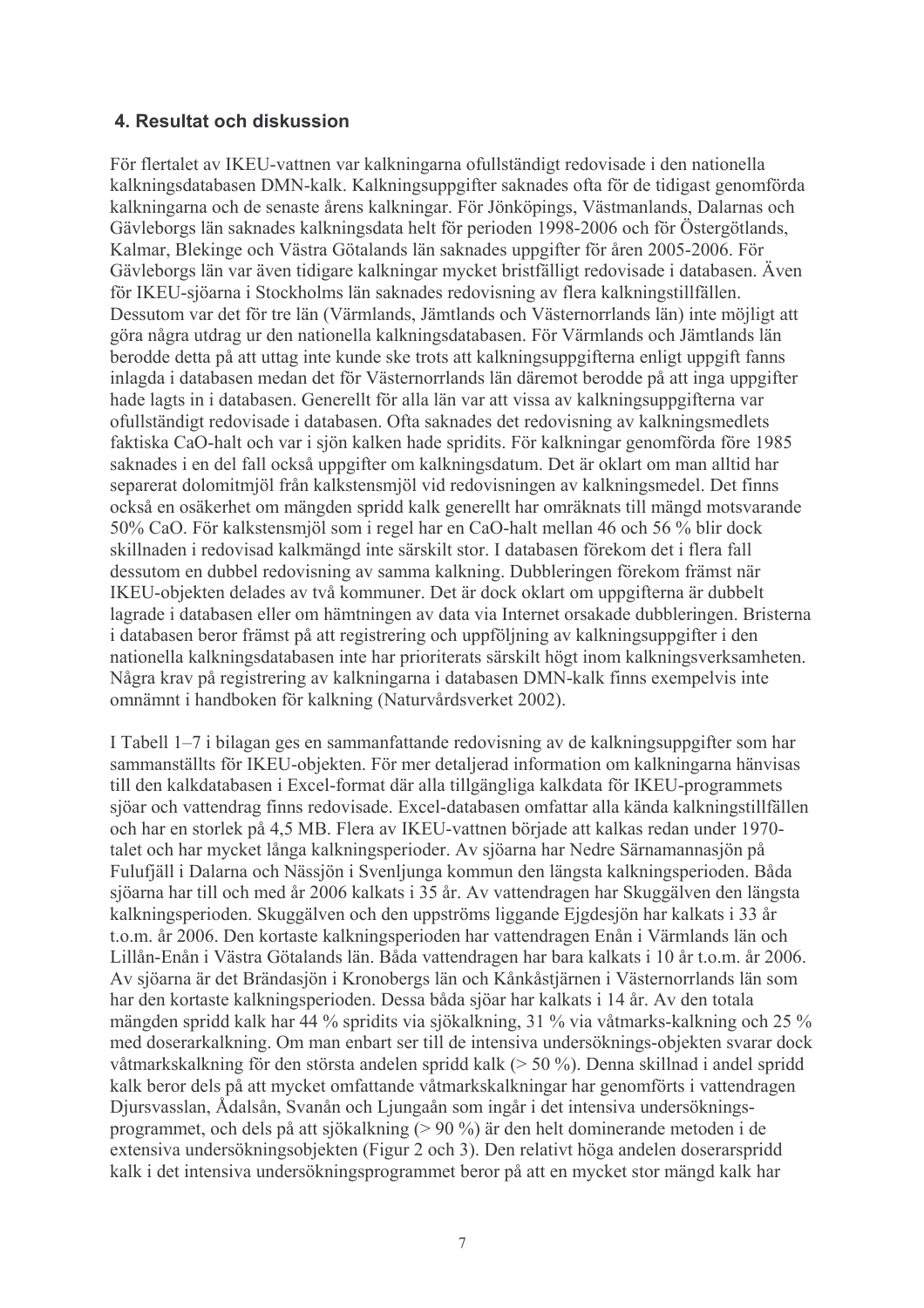spridits med doserare i Fylleån en bit uppströms Gyltigesjön. Gyltigesjön är, tillsammans med Högvadsån i det extensiva programmet, det enskilda IKEU-objekt som har kalkats med den största mängden kalk. För sjöarna har som väntat den största andelen av kalken spridits via sjökalkning medan våtmarkskalkning utgör den största andelen av kalkningsbidraget till vattendragen.



Figur 2. Andelar av totala mängden spridd kalk som har spridits med olika kalkningsmetoder i intensiva undersökningsobjekt (sjöar och vattendrag).



Figur 3. Andelar av totala mängden spridd kalk som har spridits med olika kalkningsmetoder i extensiva undersökningsobjekt (sjöar och vattendrag).

En jämförelse av olika kalkningsperioder omfattande alla IKEU-vatten indikerar att mängden kalk som har spridits via sjökalkningar har ökat något under senare år medan mängden kalk som har spridits via doserare har minskat (Figur 4). På grund av att antalet kalkningsår och antalet ingående objekt i varje kalkningsperiod varierar mellan perioderna är dock resultatet något osäkert.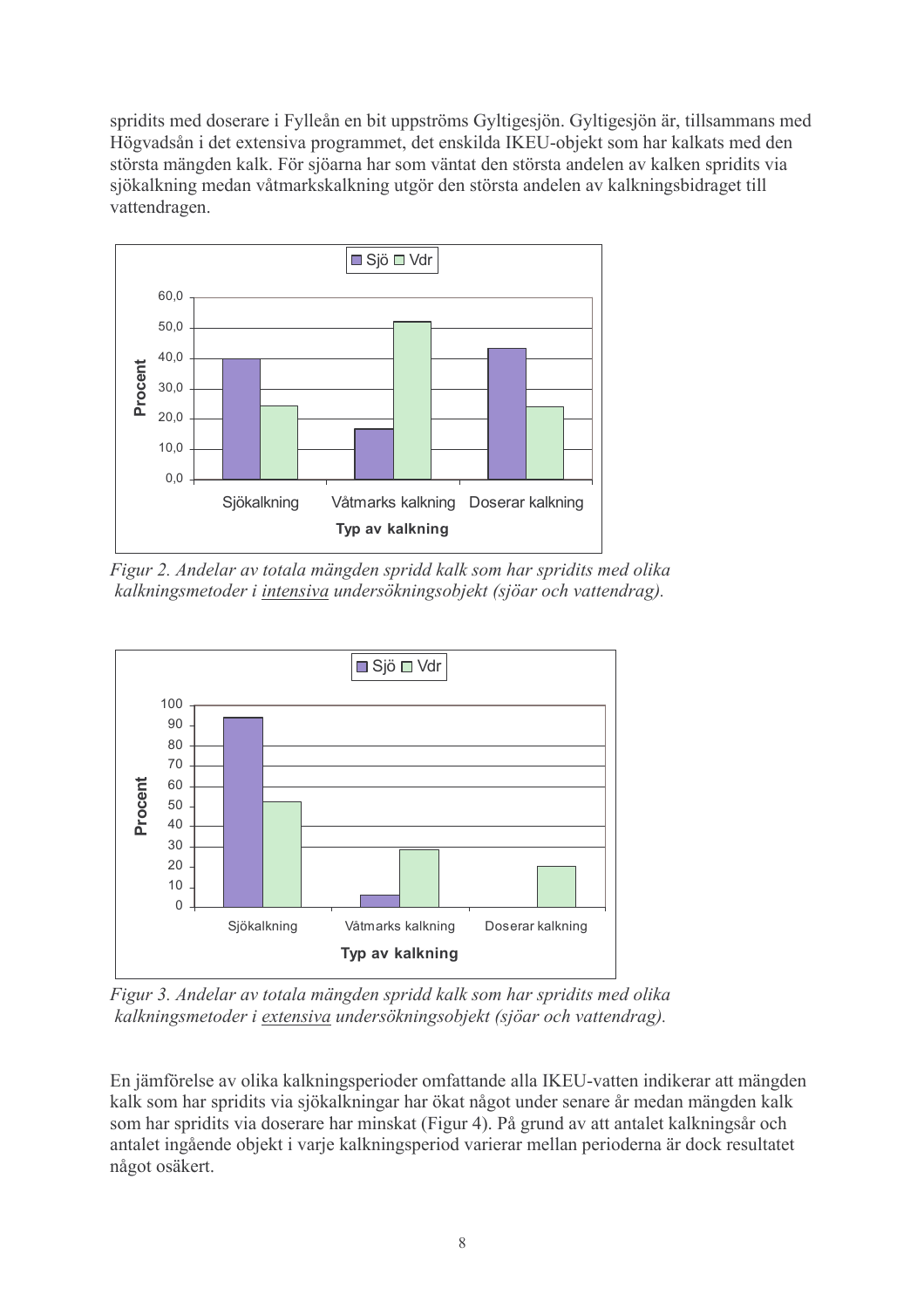

Figur 4. Andelar av totala mängden spridd kalk som har spridits med olika kalkningsmetoder i IKEU-objekten under olika tidsperioder.

De beräknade medelgivorna (ton/år och km<sup>2</sup>) för hela kalkningsperioden visar att överdossjöarna har den högsta medelgivan följt av vattendragen med avslutad kalkning. Medelgivan i dessa IKEU-vatten var 10-12 ton/år och km<sup>2</sup> (Figur 5). Den lägsta medelgivan hade sjöarna med avslutad kalkning (4,9 ton/år och km<sup>2</sup>). Spridningen inom varje grupp av undersökningsobjekt var dock stor, vilket framgår av Tabell 2.



Figur 5. Genomsnittliga årsgivor av kalk (ton/år/km<sup>2</sup>) för hela kalkningsperioden, från kalkstart fram till 2006, för de olika typerna av undersökningsobjekt i IKEU-programmet.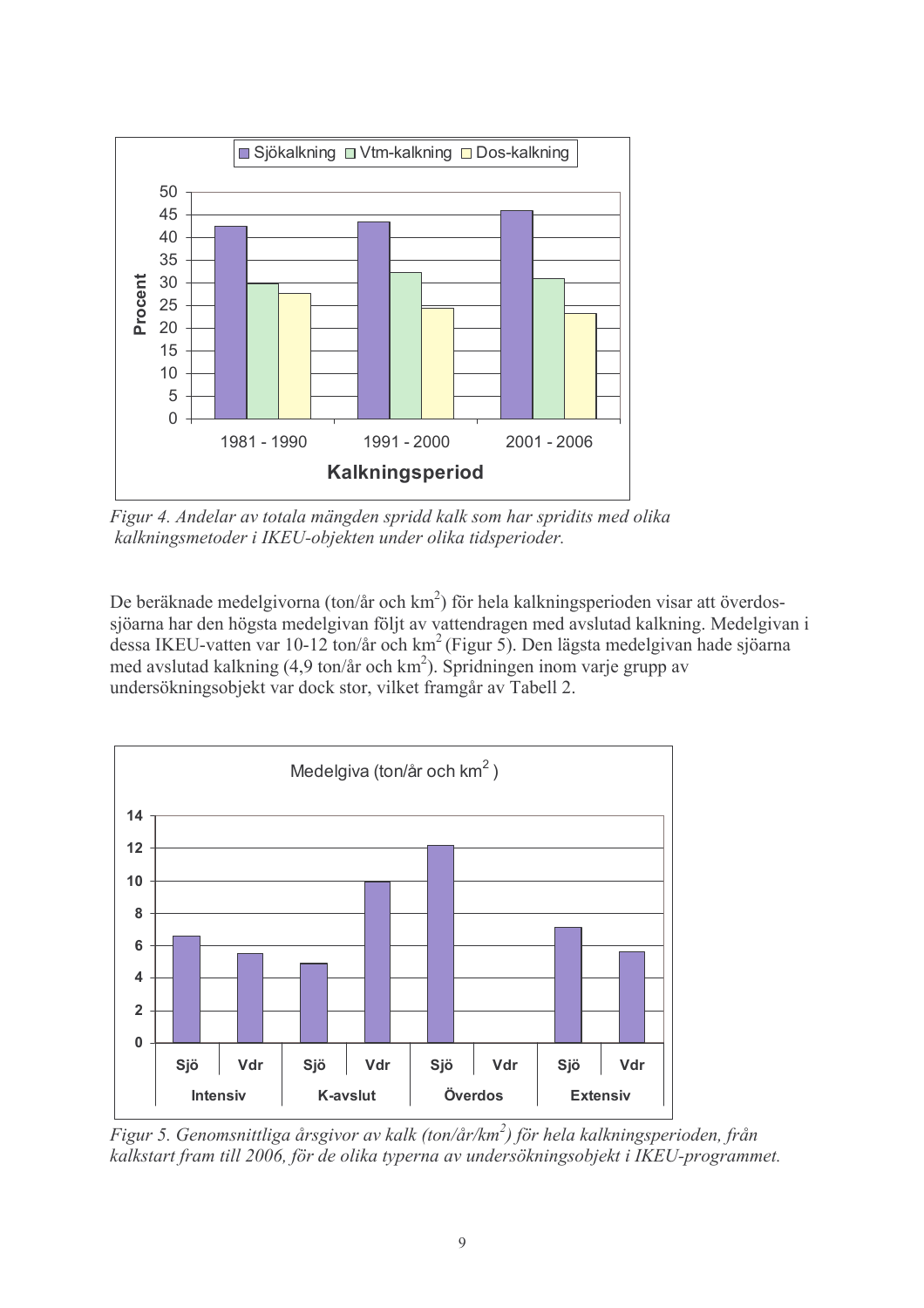| <b>Delprogram</b> | V-typ (ton/år/km <sup>2</sup> ) | <b>Medelgiva</b> | Range        |
|-------------------|---------------------------------|------------------|--------------|
| <b>Intensiv</b>   | Sjö                             | 6,6              | $2,4 - 13,2$ |
|                   | Vdr                             | 5,5              | $0,4 - 12,4$ |
| <b>K-avslut</b>   | Sjö                             | 4,9              | $1,6 - 8,6$  |
|                   | Vdr                             | 9,9              | $7,5 - 12,1$ |
| <b>Överdos</b>    | Sjö                             | 12,2             | $4,7 - 25,0$ |
| <b>Extensiv</b>   | Sjö                             | 7,1              | $2,0 - 18,3$ |
|                   | Vdr                             | 5,6              | $0,4 - 23,6$ |

Tabell 2. Genomsnittliga kalkgivor (ton/år/km<sup>2</sup>) från kalkstart till och med 2006 i de olika typerna av undersökningsobjekt inom IKEU-programmet.

Av de enskilda undersökningsobjekten hade överdossjöarna Västra Hultasjön, Härbillingen, Gärsjön, Stora Silevattnet, Motjärn och Stora Vrångstjärnet mycket höga genomsnittliga kalkgivor (> 10 ton/år/km<sup>2</sup>). Stora Vrångstjärnet hade den högsta medelgivan (25,0 ton/år och km<sup>2</sup>) av alla IKEU-vatten. Bland överdos-sjöarna fanns dock även sjöar med medelgivor lägre än medelvärdet för alla IKEU-vatten  $(7.4 \text{ ton/år/km}^2)$ . För siöarna Lillasiön och Stora Ålagylet i Blekinge län var medelgivan för hela kalkningsperioden 4,7, respektive 5,6  $\frac{\tan \pi}{\tan^2}$ . Mycket höga genomsnittliga kalkgivor hade även kalkavslutningsobjekten Örvallsbäcken och Diursvasslan, intensivobiekten Stora Härsiön, Källsiön, Källsiöån och Lillån, samt extensivobjekten Långesjön, Stora Hagasjö, Grundasjön, Öradebäcken, Nordån och Blåbergsjöbäcken. Alla dessa hade medelgivor över 10 ton/år/km<sup>2</sup>. Låga medelgivor (< 1 ton/år/km<sup>2</sup>) hade däremot intensivobjekten Sällevadsån och Rökeå, samt extensiv objekten Getåbäcken, Hagbyån och Unnån. Den lägsta medelgivan av dessa hade Sällevadsån (0.35  $\frac{\tan(\frac{\pi}{2})}{\tan^2(\frac{\pi}{2})}$ .

I genomsnitt för alla IKEU-objekten visar medelgivan en minskning mellan de olika kalkningsperioderna, från 1980-talet till 2000-talet (Figur 6). Även de enskilda grupperna av undersökningsobjekt visar en minskning, utom för de extensiva objekten där det snarare finns en antydan till en ökning (Figur 7). Skillnaden i kalkningsutveckling mellan de intensiva och extensiva undersökningsobjekten är anmärkningsvärd och bör utredas närmare för att avgöra om de intensiva objekten är representativa för kalkade sjöar och vattendrag i Sverige. Den avtagande medelgivan som överdos-sjöarna och objekten med avslutad kalkning visar var dock förväntad.

Av de enskilda undersökningsobjekten i det intensiva programmet visar framförallt sjöarna Källsjön, Bösjön, Stensjön, Gyslättasjön och Blanksjön, samt vattendragen Källsjöån och Enångersån en kraftigt minskad kalkgiva (ton/år/km<sup>2</sup>) från 1980-talet till 2000-talet (se Bilaga, Tabell 5). Exempelvis har den genomsnittliga kalkgivan för Källsjön och Källsjöån minskat från 6,0-6,6 ton/år och km<sup>2</sup> under 1980-talet till endast 1,6-2,6 ton/år och km<sup>2</sup> under 2000-talet, och i Gyslättasjön har medelgivan minskat från 8,2 till 4,0 ton/år och km<sup>2</sup> under samma period.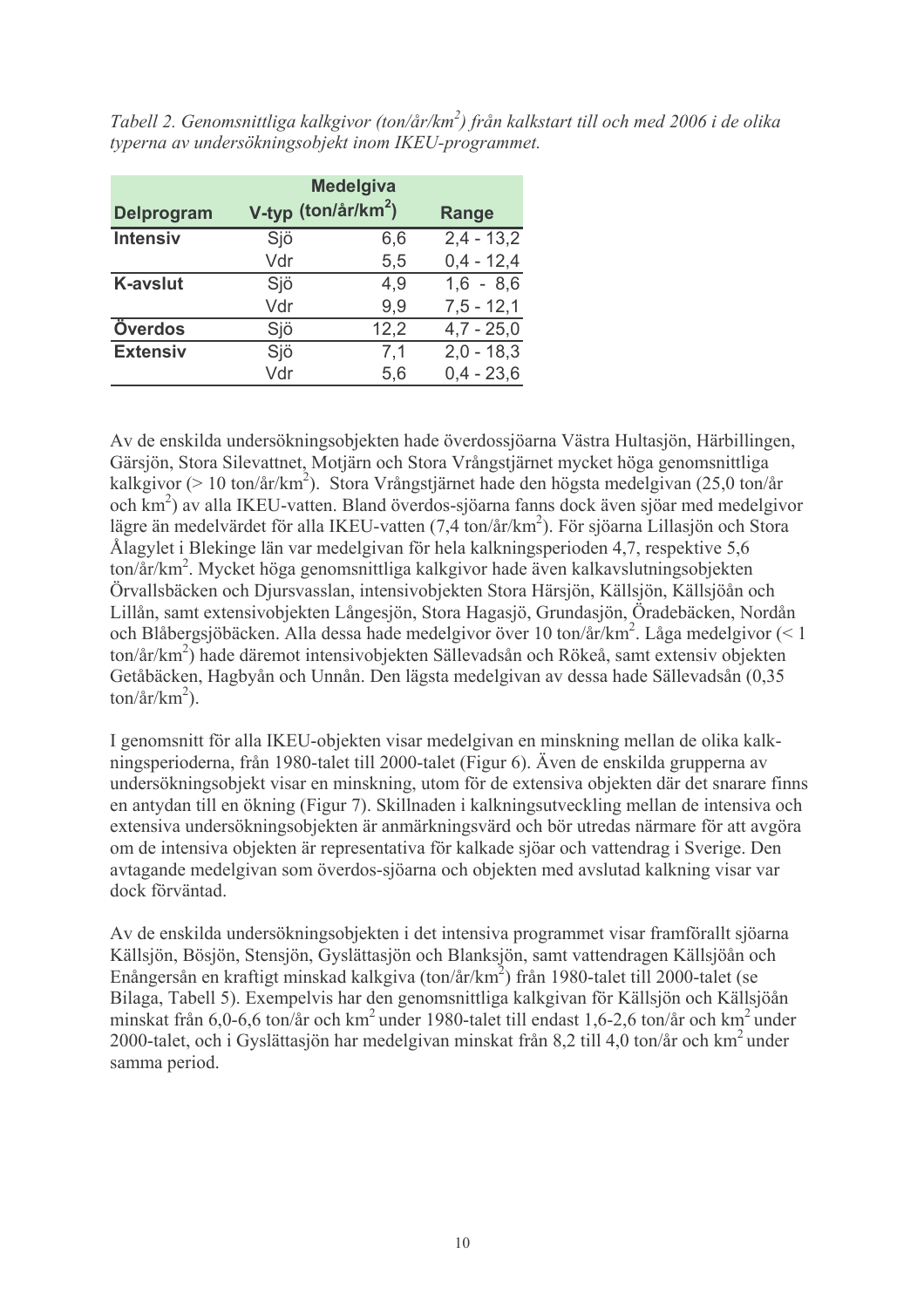

Figur 6. Genomsnittlig kalkgiva (ton/år/km<sup>2</sup>) för alla IKEU-vattnen under tre olika kalkningsperioder, från 1980-tal till 2000-tal.



Figur 7. Genomsnittlig kalkgiva (ton/år/km<sup>2</sup>) under olika kalkningsperioder i olika typer av undersökningsobjekt i IKEU-programmet.

Med hänsyn till den specifika avrinningen i varje område ligger den genomsnittliga årsgivan för alla IKEU-vatten omkring 0,5 ton/km<sup>2</sup> och l/s, men variationen är stor. Den varierar från 0,02 ton/km<sup>2</sup> och l/s i Rökeå till 1,78 ton/km<sup>2</sup> och l/s i Västra Hultasjön. På grund av att det inte har varit möjligt att få fram objektspecifika avrinningstal för alla IKEU-vatten och alla enskilda kalkningsperioder är tyvärr upplösningen för de beräknade årsgivorna inte tillräckligt bra för att kunna påvisa eventuella anpassningar av kalkningsgivan till olika avrinningssituationen. De avrinningsrelaterade givorna visar ett liknande mönster som årsgivorna per ytenhet med en lägre medelgiva för de intensiva undersökningsobjekten under perioden 2001-2006 jämfört med de två tidigare kalkningsperioderna.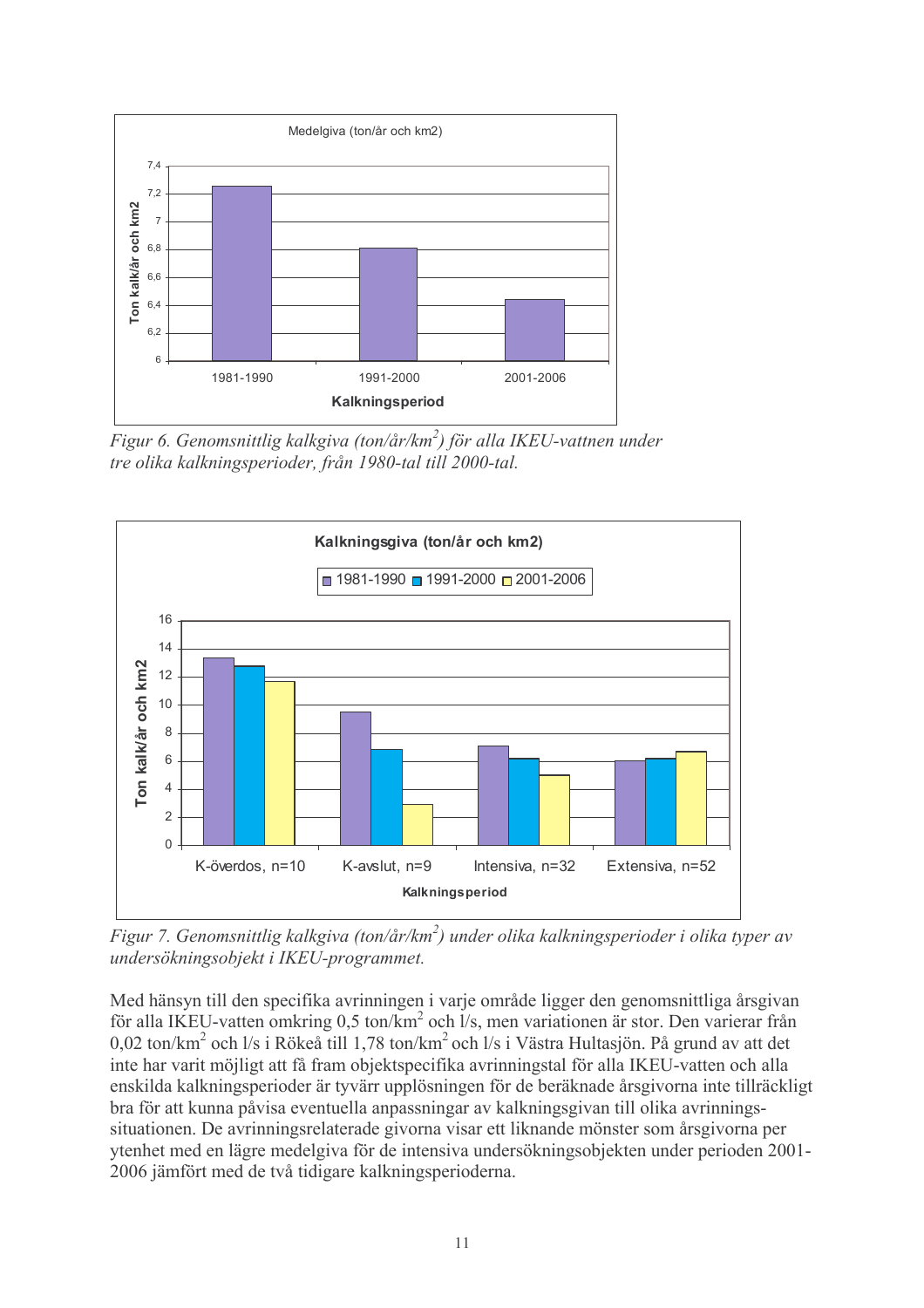#### 5. Litteratur

Andersson, P., H. Borg, B. Olsson, Å. Nilsson & L. Håkansson, 1989. Bakgrundstillstånd och genomförda åtgärder i PU-laboratoriets sjöar. Projekt Kalkning – Kvicksilver – Cesium. Rapport Naturvårdsverket Nr 3608. 68 sidor.

Appelberg, M. & U. Aldén. 1992. Integrerad uppföljning av kalkningens effekter på sjöar och vattendrag – en treårsrapport. Information från Sötvattenslaboratoriet, Drottningholm (1992)  $Nr 4 \cdot 1 - 60$ 

Bergquist, B. (ed), 2000. Kalkade vattendrag – miljökvalitet och biologisk mångfald. Utvärdering av IKEU-programmets första sex år. Rapport Naturvårdsverket Nr 5076. 168 sidor.

Degerman, E., E. Sjölander, A. Johlander, P. Sjöstrand, K. Höglind, L. Thorsson & H. Carlstrand. 1990. Kalkning för att motverka försurningspåverkan på fisk i rinnande vatten. Information från Sötvattenslaboratoriet, Drottningholm (1990) Nr 4: 27-214.

Fiskeristyrelsen & Statens Naturvårdsverk. 1981. Kalkning av sjöar och vattendrag 1977-1981. Information från Sötvattenslaboratoriet, Drottningholm (1981) Nr 4, 201 sidor.

Månsson, J-I. & L. Collvin. 2006. Effektuppföljning i kalkade och icke kalkade vatten, Höst 2006. Rapport länsstyrelsen i Skåne län, December 2006. 75 sidor.

Naturvårdsverket. 1988. Kalkning av sjöar och vattendrag. Allmänna Råd  $88 \cdot 3$  74 sidor

Naturvårdsverket 2002. Kalkning av sjöar och vattendrag. Handbok 2002:1, 96 sidor.

Olofsson, E. 1999. Kalkningsverksamhet i Härjedalen. Orsak, konsekvenser och åtgärder. Särtryck, Länsstyrelsen i Jämtlands län. 24 sidor.

Svenson, T. 1996. När, var, hur kalkades IKEU:s vatten? PM Naturvårdsverket. 8 sidor.

Söderbäck, B. (ed). 1997. Biologisk mångfald i kalkade sjöar. Utvärdering av IKEUprogrammets sex första år. Rapport Naturvårdsverket Nr 4816, 66 sidor.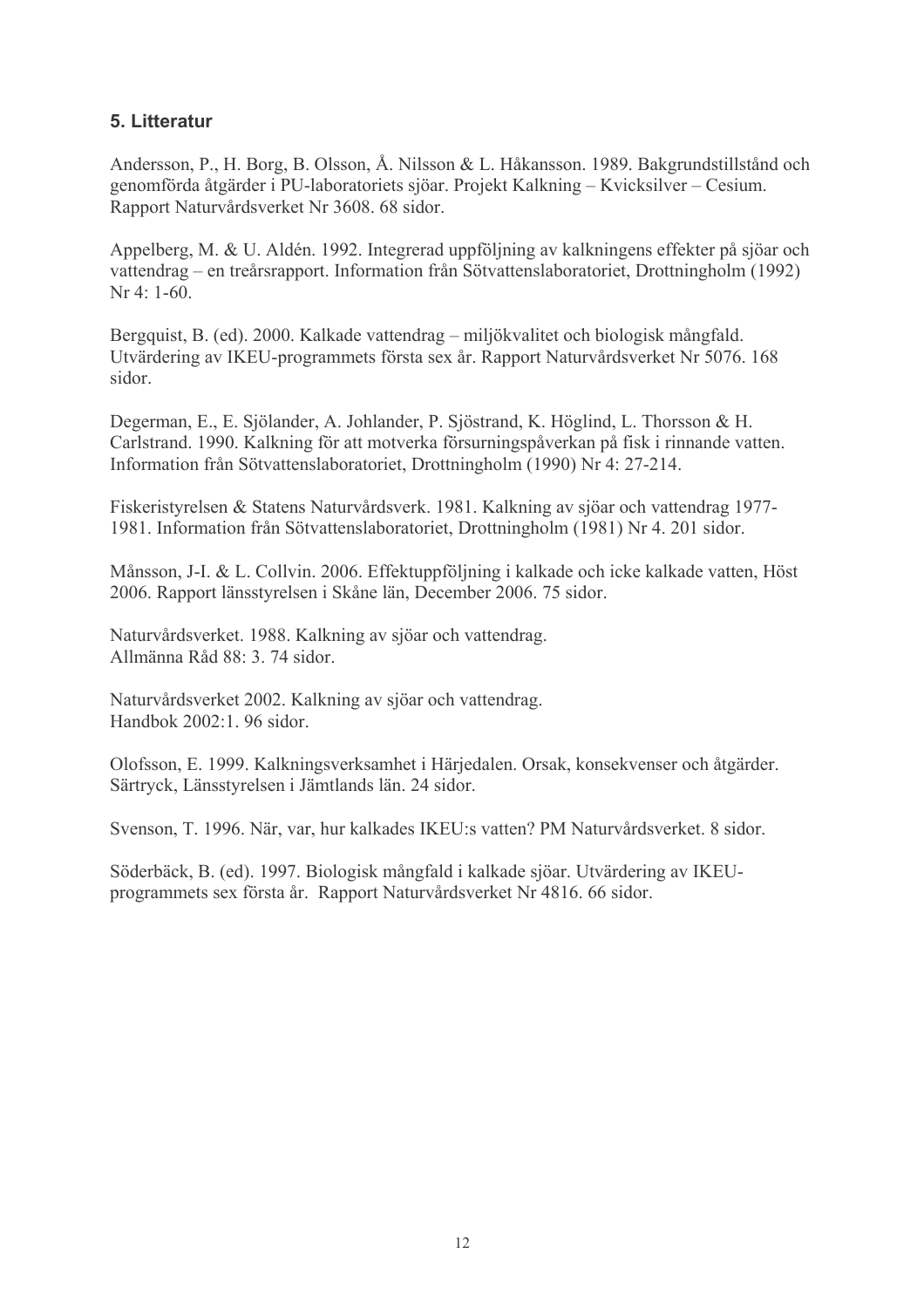Bilaga. Kalkningsuppgifter för sjöar och vattendrag som ingår i det nationella effektuppföljningsprogrammet (IKEU)

Tabell 1. Kalkningsperiod, total mängd spridd kalk (ton) fördelat på olika kalkningsmetoder och medelgiva (ton/år och km<sup>2</sup>) för<br>sjöar och vattendrag inom IKEU-projektets intensiva delprogram. Kursiv stil anger att området

|                            |                    |         |           |                |                                              | ARO-pp Sjöyta |                |                 |                               | Sjö                                         | Våtm  | K-dos   | <b>Totalt</b> | Totalt/år          | <b>Arsgiva</b>         |
|----------------------------|--------------------|---------|-----------|----------------|----------------------------------------------|---------------|----------------|-----------------|-------------------------------|---------------------------------------------|-------|---------|---------------|--------------------|------------------------|
| Län                        | <b>IKEU-objekt</b> | X-koord | Y-koord   | O-typ          | Delprogram                                   | (Km2)         | (ha)           | Kalkn.period Ar | Dom.typ                       | (ton)                                       | (ton) | (ton)   | (ton)         | (ton)              | /km <sup>2</sup> (ton) |
| ₹                          | Stensjön           | 656419  | 164404    | .<br>တ         | ntensiv                                      |               | တွ             | 978-2006        | ခ်<br>29                      |                                             | 176   | 0       | $\frac{8}{8}$ | 30,4               | 3,75                   |
| Щ                          | Stengårdshultasjön | 638317  | 38010     | ္တိ            | Intensiv                                     | 8.5<br>83,5   | 489            | 981-2006        | Siö<br>26                     |                                             | 7344  |         | 17096         | 657,5              | 7,87                   |
| ↺                          | Gyslättasjön       | 633209  | 141991    | 9is            | Intensiv                                     | 3. 3<br>3. 4  | 32             | 985-2006        | $\overline{2}$                | 705<br>0753<br>0763                         | 124   |         | 377           | 17,2               | 5,36                   |
| ⊻                          | Blanksjön          | 623175  | 146111    |                | Intensiv                                     |               | $\overline{8}$ | 981-2006        | Sjö<br>88                     |                                             |       |         | 163           | $6\overline{3}$    | 4,81                   |
| Ζ                          | Gyltigesjön        | 629489  | 33906     | 9is            | Intensiv                                     | 72,4          | a<br>4         | 982-2006        | Kdos<br>25                    | 7050                                        |       | 35216   | 12266         | 1690,6             | 9,81                   |
| $\circ$                    | Nässjön            | 634180  | 33441     | Siö            | Intensiv                                     | 3,5           | 57             | 972-2006        | Siö<br>35                     | 910                                         |       |         | $\frac{0}{9}$ | 26,0               | 7,43                   |
| $\circ$                    | Stora Härsjön      | 640364  | 129240    | Siö            | Intensiv                                     | 25,6          | 257            | 977-2006        | Siö<br>30                     | 8330                                        |       |         | 8330          | 277,7              | 10,85                  |
| $\circ$                    | Ejgdesjön          | 653737  | 125017    | Зö             | Intensiv                                     | 4,5           | 86             | 974-2006        | Siö<br>33                     | 963                                         | 498   |         | 146'          | 44,3               | 9,84                   |
| ⊃                          | Lien               | 663216  | 148449    | Siö            | Intensiv                                     | 46,4          | $\frac{9}{4}$  | 983-2006        | Siö<br>24                     | 3222                                        | 105   | 105     | 3432          | 143,0              | 3,08                   |
| ⊃                          | Västra Skälsjön    | 664620  | 148590    | Siö            | Intensiv                                     | 1,5           | $\frac{4}{7}$  | 975-2006        | Siö<br>32                     | $\frac{6}{3}$                               | 36    |         | 229           |                    | 4,78                   |
| 3                          | Tryssjön           | 670275  | 146052    | Sio            | Intensiv                                     | 12,3          | న్             | 978-2006        | Kdos<br>စွ                    | 194                                         | 486   | 776     | 1455          | 50,2               | 4,08                   |
| 彡                          | Bösjön             | 680235  | 141799    | Siö            | Intensiv                                     | 8,4           | $\frac{4}{1}$  | 983-2006        | Siö<br>$\overline{24}$        | 671                                         | 479   |         | 1150          | 47,9               | 5,71                   |
| ≥                          | N Särnamannasjön   | 683421  | 33742     | Siö            | Intensiv                                     | 3,8           | A.             | 972-2006        | Siö<br>35                     | 310                                         |       | တ       | 318           | $\overline{9}$ , 1 | 2,39                   |
| $\times$                   | Källsjön           | 683582  | 54935     | ္တိ            | ntensiv                                      | 16.6          |                | 984-2006        | Våtmark<br>23                 | 417                                         | 4619  | $\circ$ | 5036          | 219,0              | 13,19                  |
|                            | Medelvärde         |         |           |                |                                              | 27,9          | 101,3          |                 | 28 Siö                        | 2367                                        | 990   | 2579    | 5936          | 230                | <u>င်္</u>             |
|                            | Hästgångsån        | 638300  | 140841 Vd |                | Intensiv                                     | 29,9          |                | 988-2006        | Våtmark<br>$\frac{1}{9}$      |                                             | 3759  |         | 3814          | 200,7              |                        |
|                            | Svanán             | 638465  | 37573     | ğ              | Intensiv                                     | 69,9          |                | 987-2006        | Våtmark<br>g                  |                                             | 9473  |         | 10029         | 501,4              | $6,71$<br>7,17         |
|                            | Sällevadsån        | 636512  | 48894     | ş              | Intensiv                                     | 87,1          |                | 987-2006        | Sjö<br>$\overline{a}$         | <b>4556</b><br>4668                         |       | $\circ$ | 608           |                    | 0,35                   |
| ⋝                          | Tosthultsån        | 624495  | 141023    | ş              | Intensiv                                     | 33,0          |                | 983-2006        | Kdos<br>4                     | 109                                         |       | 4586    | 4696          | $30,4$<br>$195,7$  | 5,93                   |
| ≥                          | Rökeå              | 623265  | 36734     | ミ              | Intensiv                                     | 125,5         |                | 985-2006        | Siö<br>Š,                     | 911                                         |       | 464     | 1375          | 62,5               | 0,50                   |
| z                          | Blankan            | 627329  | 134657    | ş              | Intensiv                                     | 39,5          |                | 987-2006        | Kdos                          | 198                                         |       | 4611    | 4809          | 240,5              | 6,09                   |
| z                          | Lillân             | 628918  | 133221    | ş              | Intensiv                                     | 24,4          |                | 990-2006        | Våtmark                       | 230                                         | 4715  |         | 4945          | 290,9              | 11,92                  |
| z                          | Hovgårdsår         | 630918  | 131602    | ş              | Intensiv                                     | 32,6          |                | 985-2006        | Kdos<br>$\tilde{\mathcal{L}}$ |                                             |       | 3873    | 3873          | 176,1              | 5,40                   |
| O                          | Ljungaån           | 637597  | 31335     | ğ              | Intensiv                                     | 62,1          |                | 985-2006        | <b>Vätmark</b><br>Σj          | 3140                                        | 7795  | 782     | 1717          | 532,6              | 8,58                   |
| O                          | Skuggälven         | 654453  | 23326     | Š              | Intensiv                                     | 22,8          |                | 974-2006        | Siö<br>33                     | 1645                                        | 857   |         | 2502          | 75,8               | 3,33                   |
| ഗ                          | Enån               | 664180  | 37230     | ş              | Intensiv                                     | 40,7          |                | 997-2006        | Siö                           | 1553                                        |       |         | 1553          | 155,3              | 3,82                   |
|                            | Haraldsjöån        | 662341  | 148103    | Š              | Intensiv                                     | 32,7          |                | 983-2006        | Siö                           | 2646                                        | 105   | 105     | 2856          | 119,0              | 3,64                   |
| $\times$ $\times$ $\times$ | Källsjöån          | 683325  | 55490     | ş              | Intensiv                                     |               |                | 984-2006        | Vätmark<br>ಜ                  | 417                                         | 4619  | $\circ$ | 5036          | 219,0              | 12.37                  |
|                            | Enångersån         | 682643  | 56574     | ğ              | Intensiv                                     | 33,8          |                | 985-2006        | Kdos<br>$\tilde{\Omega}$      | 229                                         | 924   | 1074    | 227           | 101,2              | 2,99                   |
|                            | Storselsån         | 706197  | 63689     | ğ              | Intensiv                                     | 73,8          |                | 984-2006        | Siö<br>ಜ                      | 6509                                        |       |         | 6509          | 283,0              | 3,83                   |
|                            | Adalsån            | 695588  | 56997 Vd  |                | Intensiv                                     | 50,0          |                | 987-2006        | Våtmark                       | 150                                         | 8480  |         | 8630          | 431,5              | 8,63                   |
|                            | Arán               | 696162  | 39931 Vd  |                | Intensiv                                     | 68,3          |                | 993-2006        | Kdos<br>4                     |                                             |       | 2358    | 2358          | 168,5              | 2,47                   |
| $\lambda$ C                | Stridbäcken        | 704600  | 167431    | $\overline{5}$ | ntensiv                                      | 12,7          |                | 992-2006        | Kdos<br>$\overline{5}$        | $\circ$                                     | 56    | 780     | 835           | 55,7               | 4,38                   |
|                            | Medelvärde         |         |           |                |                                              | 47,6          |                |                 | $\overline{21}$               | 1053                                        | 2266  | 1035    | 4354          | 213                | 5,5                    |
|                            |                    |         |           |                | $=$ Kalkgiva > 10 ton/år och km <sup>2</sup> |               |                |                 |                               | $=$ Kalkgiva < 1 ton/år och km <sup>2</sup> |       |         |               |                    |                        |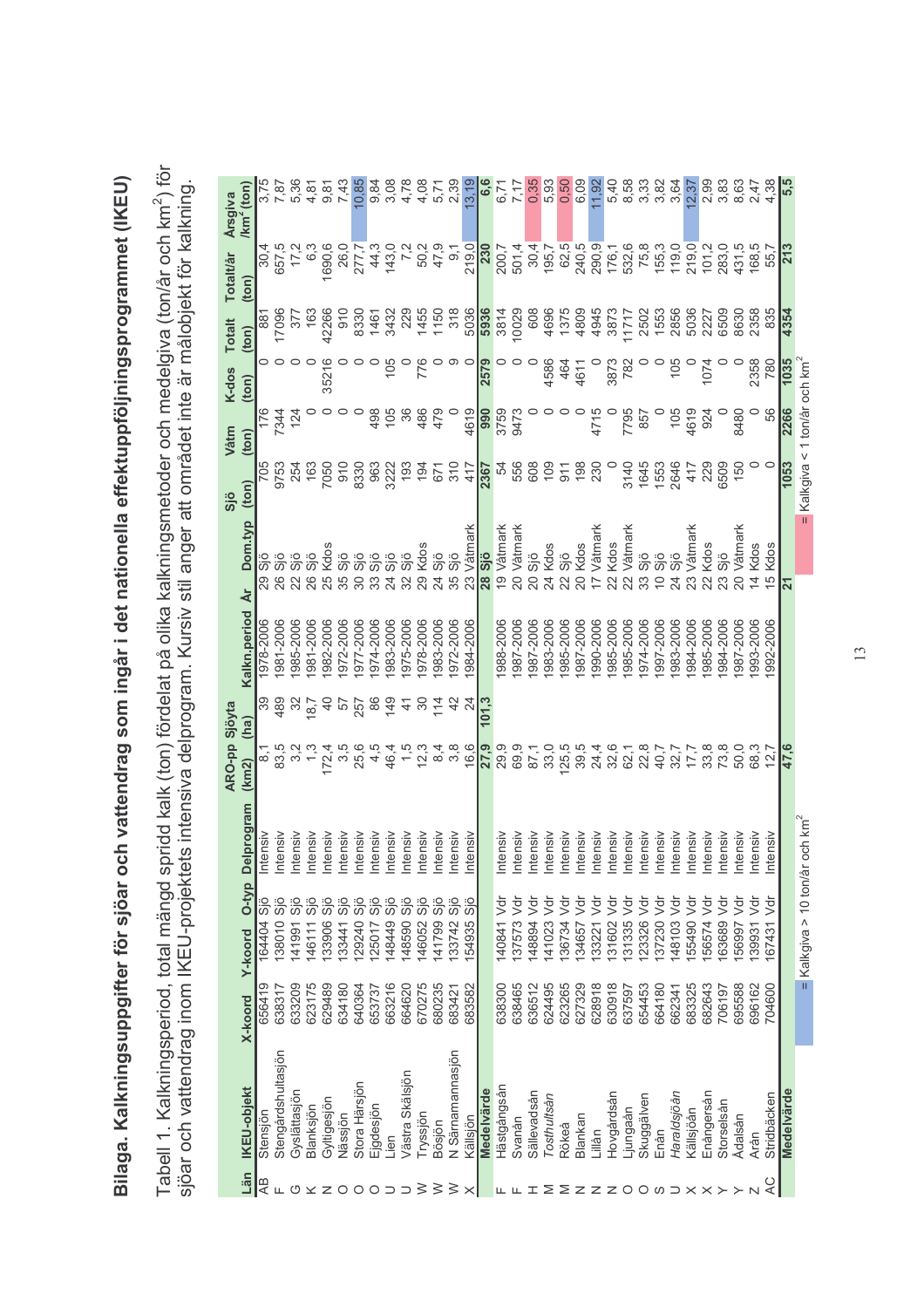Tabell 2. Kalkningsperiod, total mängd spridd kalk (ton) fördelat på olika kalkningsmetoder och medelgiva (ton/år och km<sup>2</sup>) för<br>överdos-sjöar, samt sjöar och vattendrag med avslutad kalkning inom IKEU-projektet. Kursiv st

|                 |                     |         |                               |           | <b>ARO-pp</b>                                                                                                                                                                                                             | Sjöyta         |                 |                                | Sjö                                         | <b>Våtm</b>        | K-dos Totalt |                 | <b>Totalt/år</b>    | Arsgiva                |
|-----------------|---------------------|---------|-------------------------------|-----------|---------------------------------------------------------------------------------------------------------------------------------------------------------------------------------------------------------------------------|----------------|-----------------|--------------------------------|---------------------------------------------|--------------------|--------------|-----------------|---------------------|------------------------|
|                 | Län IKEU-objekt     | X-koord | Y-koord O-typ Delprogram      |           | (km2)                                                                                                                                                                                                                     | (ha)           | Kalkn.period Ar | Dom.typ                        | (10n)                                       | $($ ton $)$        | $($ ton $)$  | $($ ton $)$     | (10n)               | /km <sup>2</sup> (ton) |
| $\overline{AB}$ | <b>Trehörningen</b> | 656664  | 64238 Siö                     | K-avslut  |                                                                                                                                                                                                                           |                | 1978-1995       | ္ဘီ<br>æ                       | 8                                           |                    |              | 3               | 5,2                 | 8.61                   |
|                 | angsjön-            | 656590  | 64240 Sjö                     | K-avslut  |                                                                                                                                                                                                                           | $\overline{C}$ | 978-1995        | ္ဘိ                            | $\overline{5}$                              | 76                 |              |                 | $15,004$<br>$7,004$ | 9,58                   |
|                 | Långsjön            | 652412  | 43738 Siö                     | K-avslut  | 6,8                                                                                                                                                                                                                       | 57             | 987-2006        | ္ဘိ                            | 242<br>272                                  | 99                 |              |                 |                     | 3,24                   |
|                 | Rädsjön             | 674570  | 41911 Sjö                     | K-avslut  |                                                                                                                                                                                                                           | 56             | 980-2005        | Sio<br>88                      |                                             |                    |              | 24227<br>2727   |                     |                        |
|                 | Skifsen             | 666268  | 42230 Sjö                     | K-avslut  | ເດັນ<br>ພິທີມ                                                                                                                                                                                                             | 35             | 988-2004        | ္ဘိ                            | 125                                         |                    |              |                 | 7,5                 | 2,98<br>3,26           |
|                 | Geten               | 649314  | 149514 Sjö                    | K-avslut  |                                                                                                                                                                                                                           | $\overline{9}$ | 987-2006        | Siö<br>ລິ                      | 8                                           |                    |              | 99              | 4,9                 | 1,55                   |
|                 | Medelvärde          |         |                               |           |                                                                                                                                                                                                                           | 31,7           |                 | $20$ Sjö                       | 166                                         | <u>ვ</u>           |              | <b>218</b>      | $\tilde{=}$         | <u>୦</u><br>4          |
|                 | Örvallsbäcken       | 685373  | 54298 Vdr                     | K-avslut  |                                                                                                                                                                                                                           |                | 985-2000        | 16 Kdos                        | 24                                          |                    |              |                 | 67,4                | 10,06                  |
|                 | Djursvasslan        | 687890  | 37915 Vdr                     | K-avslut  | $\frac{1}{2}$<br>$\frac{1}{2}$<br>$\frac{1}{2}$<br>$\frac{1}{2}$<br>$\frac{1}{2}$<br>$\frac{1}{2}$<br>$\frac{1}{2}$<br>$\frac{1}{2}$<br>$\frac{1}{2}$<br>$\frac{1}{2}$<br>$\frac{1}{2}$<br>$\frac{1}{2}$<br>$\frac{1}{2}$ |                | 983-2005        | 23 Våtmark                     | $\circ$                                     | 265<br>9702<br>780 | 793<br>902   | 10604           | 461,0               | 12,10                  |
|                 | Hammarbäcken        | 689061  | 40561 Vdr                     | K-avslut  |                                                                                                                                                                                                                           |                | 983-1995        | 13 Våtmark                     | $\circ$                                     |                    |              | 780             | 60,0                | 7,50                   |
|                 | Medelvärde          |         |                               |           | 17,6                                                                                                                                                                                                                      |                |                 | 17 Våtmark                     |                                             | 3582               | 565          | 4154            | 196                 | ၜၟ                     |
|                 | Hagsjön             | 635072  | 37217 Sjö                     | K-överdo  |                                                                                                                                                                                                                           | 24             | 984-2006        | Siö<br>23                      | 676                                         | 392                |              | 1067            | 46,4                | 9,28                   |
|                 | llasjön             | 623304  | ës<br>45888                   | K-överdc  |                                                                                                                                                                                                                           | $\overline{0}$ | 989-2006        | ္ဘိ<br>$\frac{\infty}{\infty}$ | 43                                          |                    |              | $\frac{3}{4}$   | 2,4                 | 4,73                   |
|                 | Västra Hultasjön    | 624718  | 41592                         | K-överdo  |                                                                                                                                                                                                                           | 6,7            | 981-2006        | <br>တ                          | 124                                         |                    |              | $\frac{15}{2}$  | 5,8                 | 19,38                  |
|                 | Stora Alagylei      | 624015  | 43187                         | K-överdc  |                                                                                                                                                                                                                           | $\ddot{ }$     | 985-2006        | ္ဘိ                            | 124                                         |                    |              |                 | 5,6                 | 5,64                   |
|                 | Härbillingen        | 632023  | 31345 Sjö                     | K-överdo  |                                                                                                                                                                                                                           | $\frac{1}{2}$  | 987-2006        | .<br>Sio                       | 260                                         |                    |              | $\frac{58}{30}$ | 13,0                | 10,83                  |
|                 | Gärsjön             | 643361  | ິອ<br>ິ<br>30371              | K-överdc  |                                                                                                                                                                                                                           | $\infty$       | 986-2006        | ္ဘိ                            | 169                                         |                    |              |                 |                     | 16,08                  |
|                 | Stora Silevattnet   | 644964  | ës<br>28088                   | K-överdo  | 0,5                                                                                                                                                                                                                       | ယ              | 988-2006        | ္ဘိ                            | 111                                         |                    |              | $\frac{1}{11}$  | ∞ ro ∞<br>⊙ ∞ 4     | 11,69                  |
|                 | Motjärn             | 656804  | 28027 Sjö                     | K-överdo  | 0,7                                                                                                                                                                                                                       |                | 983-2006        | .<br>Sio                       | 202                                         |                    |              |                 |                     | 12,00                  |
|                 | Stora Vrångstjärnet | 654508  | 27219 Sič                     | K-överdc  | 0,6                                                                                                                                                                                                                       |                | 988-2006        | .<br>Sio<br>$\overline{9}$     | 285                                         |                    |              | 202<br>285      | 5,7<br>7,7          | 25,04                  |
|                 | Kânkâstjärnen       | 694411  | Siö<br>55613                  | K-överdos | $\frac{1}{2}$                                                                                                                                                                                                             |                | 993-2006        | Siö<br>4                       | 108                                         |                    |              | $\frac{8}{108}$ |                     | 7,69                   |
|                 | Medelvärde          |         |                               |           |                                                                                                                                                                                                                           | 10,2           |                 | Sjö<br>21                      | <b>210</b>                                  | 42                 |              | 252             |                     |                        |
|                 |                     |         | = Kalkgiva > 10 ton/år och kn |           |                                                                                                                                                                                                                           |                |                 |                                | $=$ Kalkgiva < 1 ton/år och km <sup>2</sup> |                    |              |                 |                     |                        |

 $\frac{1}{4}$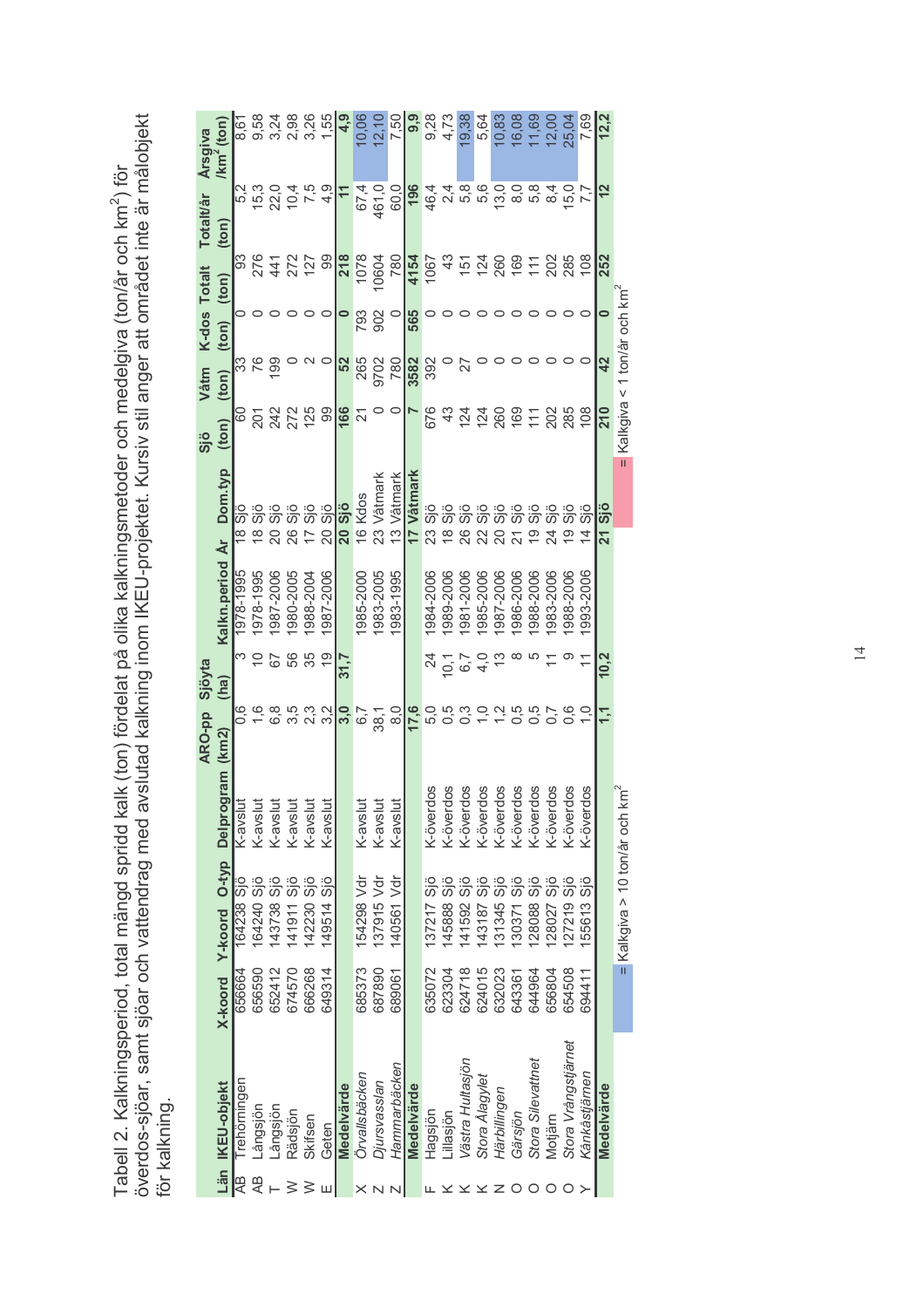Tabell 3. Kalkningsperiod, total mängd spridd kalk (ton) fördelat på olika kalkningsmetoder och medelgiva (ton/år och km<sup>2</sup>)<br>för sjöar inom IKEU-projektets extensiva delprogram. Kursiv stil anger att området inte är målobj

|     |                   |         |                               |          |                  | ARO-pp            | Sjöyta                                       |                 |                           | Sjö                  | Våtm          | K-dos | <b>Totalt</b>                                           | Totalt/år                     | Arsgiva                |
|-----|-------------------|---------|-------------------------------|----------|------------------|-------------------|----------------------------------------------|-----------------|---------------------------|----------------------|---------------|-------|---------------------------------------------------------|-------------------------------|------------------------|
|     | Län IKEU-objekt   | X-koord | Y-koord                       |          | O-typ Delprogram | (Km2)             | (ha)                                         | Kalkn.period Ar | Dom.typ                   | (ton)                | (ton)         | (ton) | (ton)                                                   | (10n)                         | /km <sup>2</sup> (ton) |
|     | agerhultasjön     | 637469  | 47319                         | öi       | Extensi          | $\frac{8}{2}$     | 160                                          | 1988-2006       |                           |                      |               |       | 461                                                     |                               | 2,25                   |
|     | _omsjön           | 637523  | 38710                         | ခြ       | Extensi          | 13,0              |                                              | 1983-2006       | はいはい                      | 461<br>2705<br>48125 | $rac{0}{872}$ |       | 3148                                                    | 24,3<br>131,2                 | 10,09                  |
|     | Klosjön           | 636930  | 137344                        | Siö      | Extensi          |                   |                                              | 1990-2006       | ္တိ                       |                      |               |       | $\frac{5}{2}$ $\frac{2}{2}$ $\frac{2}{2}$ $\frac{2}{2}$ |                               | 8,87                   |
| ር י | <b>Brändasjö</b>  | 629643  | 142937                        | öë       | Extensi          |                   |                                              | 1993-2006       | .<br>Si                   |                      |               |       |                                                         |                               | 5,24                   |
| ር י | Knutsnabben       | 629880  | 135351                        |          | Extensi          |                   | ్ల                                           | 984-2006        | ္ဘိ                       |                      |               |       |                                                         | 0 10 10<br>0 10 10<br>0 10 10 | 7,07                   |
|     | Grytsjön          | 632710  | 50042                         | öis      | Extensi          | 00.00<br>10.00    | $\overline{4}$                               | 986-2006        | <br>တ<br>$\overline{z}$   | 125                  |               |       |                                                         |                               | 3,31                   |
|     | Mossjön           | 624052  | 48976                         | Siö      | Extensi          |                   | 10,0                                         | 984-2006        | 23                        | 88                   |               |       | $\infty$                                                | ဝ ထ<br>(၁ က                   | 3,83                   |
|     | rehörningen       | 626238  | 48299                         | Siö      | Extensi          |                   | 23,8                                         | 984-2006        | .<br>Sio<br>234           | 428                  |               |       |                                                         | 23,5                          |                        |
|     | ljärtasjön        | 625269  | 40569                         | Siö      | Extensi          | $4.\overline{3}$  | <u>ု</u>                                     | 983-2006        | .<br>Sio                  | 283                  |               |       |                                                         | 11,8                          | 2,74                   |
|     | Ojurasjön         | 632786  | 136275                        | Siö      | Extensi          | $\frac{1}{2}$ 5.4 | ನ                                            | 983-2006        | ္ကိ<br>$\frac{2}{4}$      | 2725<br>1968         |               |       |                                                         | 113,5                         | 9,46                   |
|     | angesjön.         | 632657  | 32932                         | .<br>Sio | Extensi          |                   | 45                                           | 987-2006        | <br>Sio                   |                      |               |       |                                                         | 98,4                          | 18,23                  |
|     | Äntasjön          | 633842  | 130490                        | Siö      | Extensi          |                   |                                              | 1986-2006       | ္ဘိ<br>7<br>22            | 169                  |               |       |                                                         | $\overline{\circ}$            | 5,76                   |
|     | Hedgärdesjö       | 638018  | 130993                        | Siö      | Extensi          | $2\degree$        | રુ                                           | 980-2006        | .<br>Sio                  |                      |               |       |                                                         |                               | 8,63                   |
|     | Stora Hagasjö     | 638416  | 132958                        | ခြ       | Extensi          | $\frac{0}{2}$     | $\stackrel{\circ}{=} \stackrel{\circ}{\tau}$ | 986-2006        | .<br>Sio                  |                      |               |       |                                                         |                               | 18,30                  |
|     | Grundasjön        | 639806  | 29563                         | Sjö      | Extensi          |                   |                                              | 983-2006        | .<br>Sio<br>24            |                      |               |       |                                                         |                               | 11,22                  |
|     | Bråtesjön         | 646011  | 127840                        | э.<br>О  | Extensi          | $\frac{4}{3}$     |                                              | 978-2006        | .<br>Э<br>29              |                      |               |       |                                                         |                               | 6,10                   |
| S   | Kroktjärn         | 662962  | 133480                        | Sö       | Extensi          |                   |                                              | 982-2006        | 25                        |                      |               |       |                                                         |                               | 9,94                   |
| - U | Norra Baksjön     | 663117  | 133585                        | Siö      | Extensi          | $0, 4$<br>$0, 4$  | 120                                          | 982-2006        | <u>ားခို</u><br>25        |                      |               |       |                                                         |                               | 6,82                   |
| ၯ   | Fjällbu           | 664009  | 128042                        | Siö      | Extensi          | 5,1               |                                              | 988-2006        | .<br>Sio<br>$\frac{0}{1}$ | 1773<br>538<br>914   |               |       |                                                         |                               | 5,55                   |
| ဟ ဟ | Stöpsjön          | 666123  | 34259                         | Siö      | Extensi          | <u>င်</u>         | 57                                           | 992-2006        | ္ဘိ                       |                      |               |       |                                                         |                               | 9,68                   |
|     | Södra Marktjärnen | 669011  | 136312                        | Sö       | Extensi          |                   |                                              | 1989-2006       |                           |                      |               |       |                                                         | c,                            | 7,51                   |
|     | Jggenäsdypen      | 673339  | 32750                         |          | Extensi          |                   | ೫                                            | 985-2006        | 22                        | $648$<br>$248$       |               |       |                                                         | D.C                           | 2,18                   |
|     | Södra Vålsjön     | 671213  | 39438                         | Siö      | Extensi          |                   | က္က                                          | 984-2006        | 23                        |                      | 88            |       |                                                         | ე.<br>თ                       | 2,03                   |
|     | Jyrsjön           | 672886  | 37331                         | Sjö      | Extensi          |                   | 21                                           | 979-2006        | Våtmark<br>$\frac{8}{2}$  | 149                  | 172           |       | $18798$<br>$2829$                                       | $\frac{5}{11}$                |                        |
|     | Anderssjön        | 695713  | 57380                         | Siö      | Extensi          |                   |                                              | 1985-2006       | 22                        | 281                  |               |       |                                                         | 12,8                          | 5,56                   |
|     | Abervattnet       | 709681  | 38996                         | Siö      | Extensi          | 24,6              | $\frac{1}{10}$                               | 992-2006        | $\overline{5}$            | 2293                 |               |       | 233 <sup>2</sup>                                        | 55,6                          |                        |
|     | Medelvärde        |         |                               |          |                  | 5,2               | 36,2                                         |                 | $\frac{1}{3}$<br>22       | 706                  | 47            |       | <b>754</b>                                              |                               |                        |
|     |                   |         | = Kalkgiva > 10 ton/år och km |          |                  |                   |                                              |                 |                           |                      |               |       |                                                         |                               |                        |

 $15$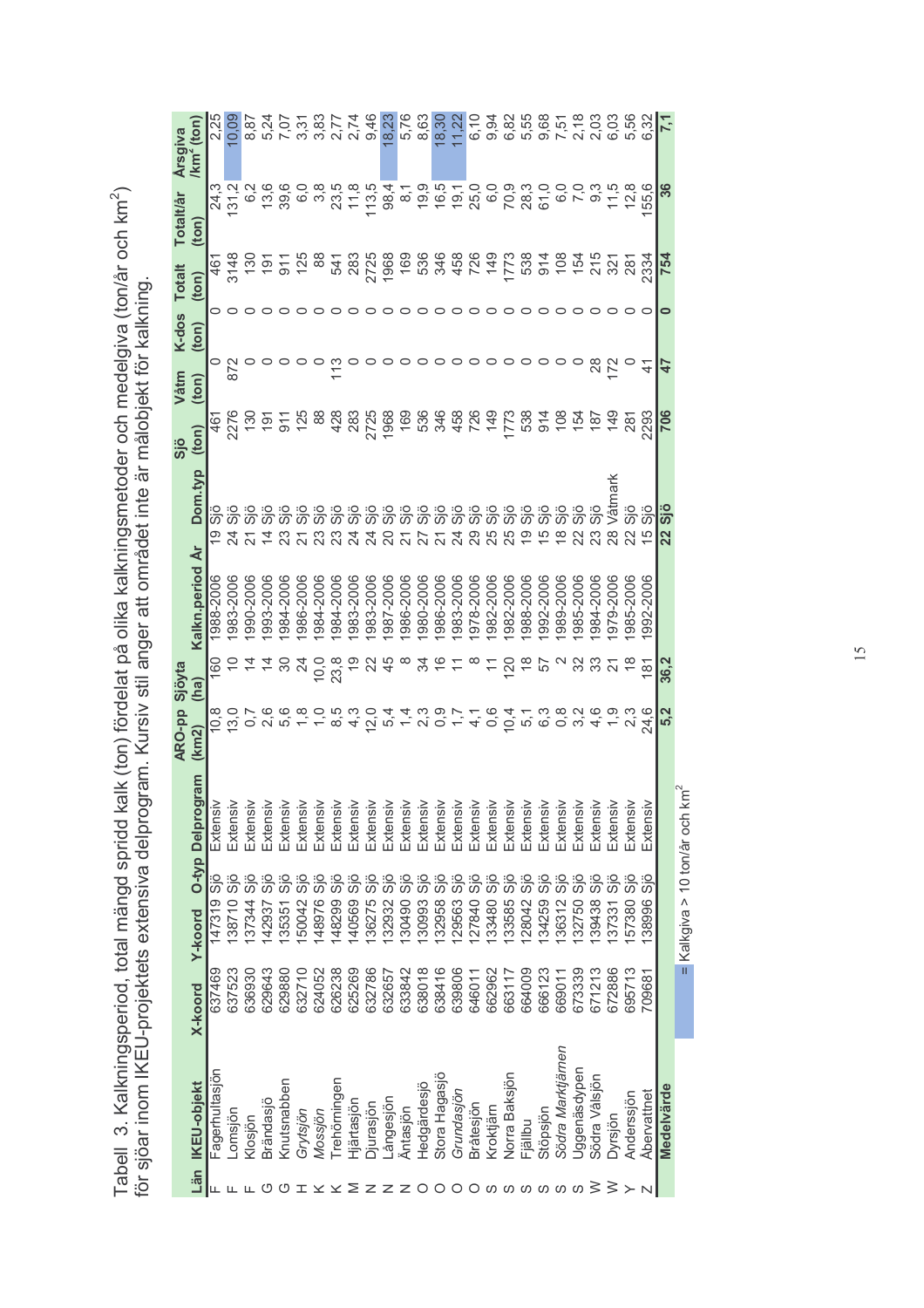Tabell 4. Kalkningsperiod, total mängd spridd kalk (ton) fördelat på olika kalkningsmetoder och medelgiva (ton/år och km<sup>2</sup>)<br>för vattendrag inom IKEU-projektets extensiva delprogram. Kursiv stil anger att området inte är m

|           |                   |         |           |                                   | ARO-pp Sjöyta           |                 |                                | Sjö                                     | Våtm            | K-dos      | <b>Totalt</b>        | Totalt/år      | Arsgiva                |
|-----------|-------------------|---------|-----------|-----------------------------------|-------------------------|-----------------|--------------------------------|-----------------------------------------|-----------------|------------|----------------------|----------------|------------------------|
|           |                   |         |           |                                   |                         |                 |                                |                                         |                 |            |                      |                |                        |
|           | Län IKEU-objekt   | X-koord | Y-koord   | O-typ Delprogram                  | (ha)<br>(Km2)           | Kalkn.period Ar | Dom.typ                        | (ton)                                   | (ton)           | (ton)      | (ton)                | $(\text{ton})$ | /km <sup>2</sup> (ton) |
|           | Getåbäcken        | 650493  | 52848 Vdr | Extensi                           |                         | 1985-2006       | Siö                            | 166                                     | 0               | 0          | 166                  | 7,5            | 0,6'                   |
|           | Hjorsetån         | 636519  | 142137    | Extensi<br>ş                      | 12,3<br>34,2            | 988-2006        | Sjö                            | 1201                                    | 1058            |            | 2259                 | 118,9          | 3,48                   |
|           | Västerån          | 637400  | 137131    | Extensi<br>ş                      | 47,0                    | 988-2006        | Våtmark                        |                                         | 872             |            |                      | 98,5           | 2,10                   |
|           | Agunnarydsån      | 628796  | 39862     | Extensi<br>ş                      | 83720<br>83720<br>83720 | 983-2006        | Sö<br>24                       | 1582                                    |                 |            | 1872<br>1582<br>7296 | 65,9           | 1,04                   |
|           | Hagbyån           | 626702  | 52372     | Extensi<br>ş                      |                         | 983-2006        | Siö<br>24                      | 5367                                    |                 | 1929       |                      | 304,0          |                        |
|           | Faxerödsbäcken    | 624818  | 32671     | Extensi<br>ş                      |                         | 984-2006        | Kdos<br>23                     |                                         | 843             | 1366       | 221C                 | 96,1           | 9,51                   |
|           | Oradebäcken       | 628007  | 134056    | Extensi<br>ş                      |                         | 1991-2006       | Våtmark<br>$\frac{6}{1}$       |                                         | 3776            |            | 3776                 | 236,0          | 23,60                  |
|           | Högvadsån         | 632725  | 30879     | Extensi<br>ş                      | 134,4                   | 978-2006        | Siö<br>29                      | 5171                                    | 9125            | 8283       | 89125                | 3073,3         | 7,07                   |
|           | -illån (Enån)     | 637449  | 29903     | Extensi<br>ş                      |                         | 907-2006        | Våtmark<br>$\subseteq$         |                                         | 1266            |            | 1266                 | 126,6          | 7,58                   |
|           | Nordån            | 640707  | 30963     | Extensi<br>ş                      | $\frac{16}{33}$         | 985-2006        | vätm/Kdo<br>22                 | 3419                                    | 4677            | 4675       | 12771                | 580,5          | 17.54                  |
|           | Kroksjöbäcken     | 639213  | 28457     | Extensi<br>ş                      | 5,2                     | 1984-2006       | Siö<br>23                      | 976                                     | S               |            | 1046                 | 45,5           | 8,74                   |
|           | Älgsjöbäcken      | 65548   | 124751    | Extensi<br>ş                      |                         | 1984-2006       | Siö                            |                                         |                 |            |                      | 12,2           | 2,18                   |
| ഗ         | Silbodalsälven    | 659033  | 29054     | Extensi<br>ş                      | 5,6<br>77,3             | 979-2006        | Kdos<br>$\frac{8}{2}$          |                                         |                 | 2184       | 256<br>2856          | 102,0          | 1,32                   |
| ഗ         | Bubäcken          | 661333  | 27416     | Extensi<br>ş                      | 8,6                     | 984-2006        | Sio                            | 256<br>672<br>852                       |                 |            | 852                  | 37,0           | 4,3'                   |
| ၯ         | Grindeforsälven   | 661477  | 26863     | Extensi<br>ş                      | 25,7                    | 985-2006        | Siö                            | 1385<br>8746<br>475                     | 343             |            | 1728<br>8746<br>959  | 78,6           | 3,06                   |
| ഗ         | lvarsbyälven      | 662124  | 28084     | Extensi<br>ş                      | 15,0                    | 984-2006        | Sio<br>23                      |                                         |                 |            |                      | 380,3          | 3,3'                   |
|           | Joholabäcken      | 670366  | 33167     | Extensi<br>ş                      | ာ့်                     | 985-2006        | vätm/Sjö                       |                                         | 484             |            |                      | 43,6           | 4,74                   |
|           | Kölaråsälven      | 668617  | 42055     | Extensi<br>ş                      | 75,3                    | 983-2006        | Sjö<br>24                      | 3664                                    | I739            |            | 5403                 | 225,1          | 2,99                   |
|           | Jnnån             | 678198  | 143754    | Extensi<br>ş                      | 90,0                    | 979-2006        | Kdos<br>8<br>20                | 222                                     |                 | 895        | 1116                 |                | 0,44                   |
|           | Rällan            | 682494  | 140274    | Extensi<br>ş                      | 32,8                    | 990-2006        | Kdos                           |                                         | 45'             | <b>282</b> | 1732                 | 101,9          | 3,11                   |
|           | lill-Fämtan       | 674377  | 35687     | Extensi<br>ş                      | 39,5                    | 988-2006        | Kdos<br>$\circ$                |                                         |                 | 1443       | 1462                 | 76,9           | 1,95                   |
|           | Svartbäcken       | 683376  | 55722     | Extensi<br>ş                      | 10,1                    | 988-2003        | Våtmark<br>.<br>ت              | ౚ                                       | $\frac{302}{2}$ |            | 1332                 | 83,3           | 8,24                   |
|           | Kylsnäsån         | 702376  | 60458     | Extensi<br>ş                      | 58,0                    | 987-2006        | Våtmark<br>$\overline{20}$     | 1007                                    | 6573            |            | 7580                 | 379,0          | 6,53                   |
|           | Bjässjöån         | 694084  | 56609 Vd  | Extensi                           | 54,9                    | 984-2006        | Sjö<br>23                      | 3028                                    | 852             |            | 3880                 | 168,7          | 3,07                   |
| S         | Blåbergssjöbäcken | 709706  | 64850 Vdr | Extensi                           | 6,0                     | 901-2006        | Siö                            | 1089                                    | යි              |            | 1152                 | 72,0           | 2.00                   |
| $\lambda$ | Fjällbäcken       | 71934   | 63149     | Extensi<br>ğ                      | 10,6                    | 988-2006        | Våtmark<br>$\overline{\Omega}$ |                                         | 1407            |            | 1407                 | 74,0           | 6,98                   |
|           | Medelvärde        |         |           |                                   | 62,2                    |                 | Sjö<br>21,2                    | 3303                                    | 1765            | 1233       | 6301                 | 255            | 5,6                    |
|           |                   |         |           | Έ<br>= Kalkgiva > 10 ton/år och k |                         |                 | ī                              | Kalkgiva < 1 ton/år och km <sup>2</sup> |                 |            |                      |                |                        |

 $16$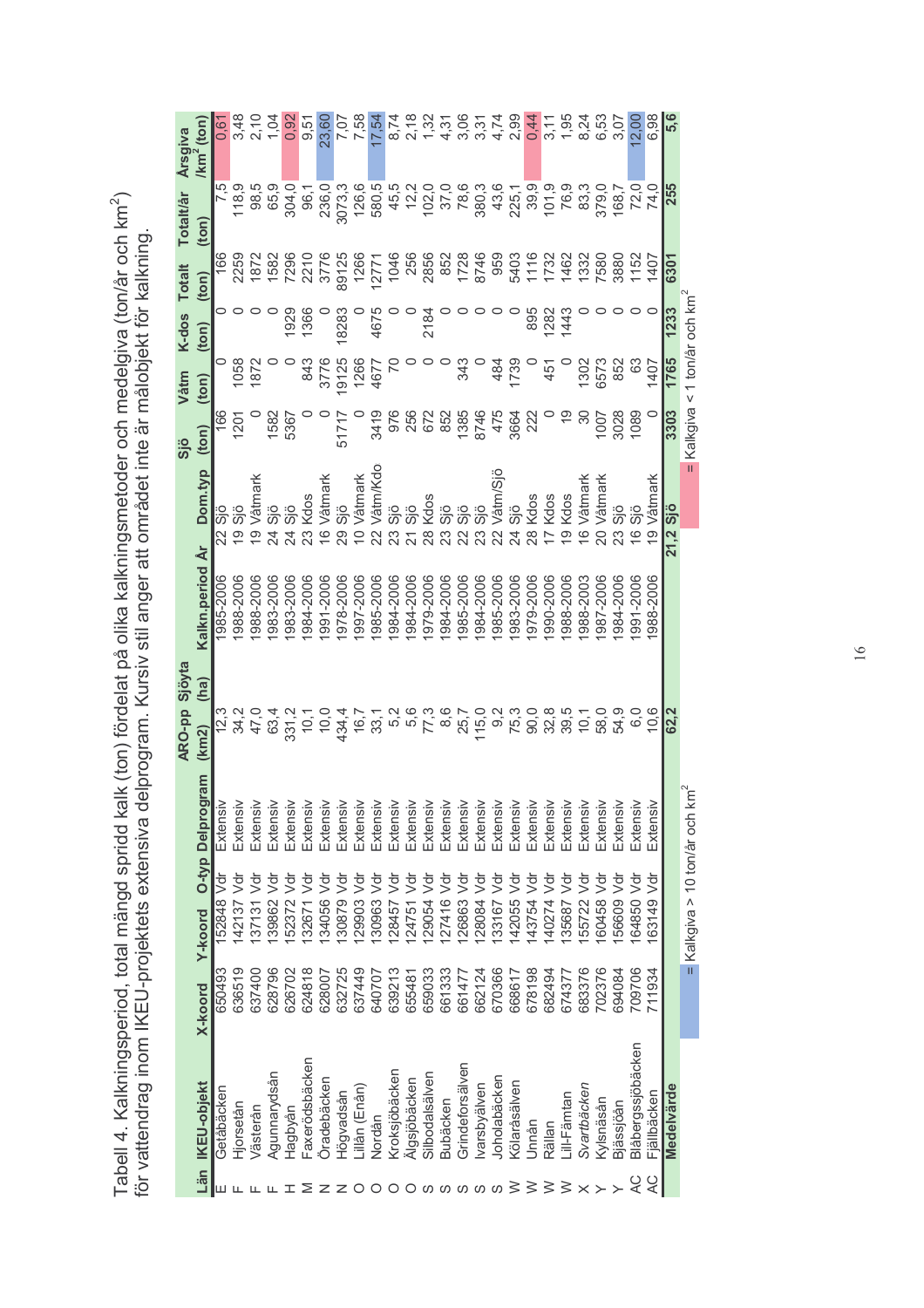|                           | Arsgiva/km <sup>2</sup> | och I/s (ton)              | 0,21             | 0,50               |                |               | O O O O O O O<br>4 W 4 4 @ 4 L<br>4 U @ @ 4 @ @ |                 |                |                |                                            | 0,58            | 0,34                 |                 | 0,14             | 0,21       | $\frac{1}{0.37}$ | 0,44        | 0,51         | 0,05        | 0,53        |                |                    | O O O O O O<br>O O O O O O<br>O O O O O O                                      |                 |                  |                            |            |                |                    | 22<br>22225<br>2225                                 | 0,25           | 0,41           | 0,08            | 0,21                      | $\frac{62}{20}$ |
|---------------------------|-------------------------|----------------------------|------------------|--------------------|----------------|---------------|-------------------------------------------------|-----------------|----------------|----------------|--------------------------------------------|-----------------|----------------------|-----------------|------------------|------------|------------------|-------------|--------------|-------------|-------------|----------------|--------------------|--------------------------------------------------------------------------------|-----------------|------------------|----------------------------|------------|----------------|--------------------|-----------------------------------------------------|----------------|----------------|-----------------|---------------------------|-----------------|
|                           | Kalkgiva                | år/km <sup>2</sup> (ton)   |                  | $7.92$<br>$7.92$   |                |               | 3,56<br>2,56<br>10,64                           | 9,56            | 12,16          | 10,29          | 2,80                                       |                 | 6,44<br>2,55         | 4,81            | 2,87             | 2,51       | 5,77             | 4,49        | 6,46         | 0,31        | 4,75        | 0,42           | 6,79               | 12,37                                                                          |                 | 5, 11<br>8, 85   | 3,78                       | 2,94       | 3,38           | 2,35               | 1,78                                                | 3,12           | 5,85           | $1,77$<br>3,08  |                           | $\sqrt{4,31}$   |
| Kalkningsperiod 2001-2006 |                         | Ton kalk                   |                  | 3968               | 77             | 20            | 11008                                           | 201             | 1868           | 278<br>779     |                                            | 58              | 188                  | 242             | 89               | 250        |                  | 805         | 2708         | 162         |             |                |                    | 940<br>31602<br>940                                                            |                 | 1000<br>3297     |                            |            |                |                    | 518<br>2009<br>5000 000 000<br>5000 0000 000        |                |                |                 | 726<br>235                |                 |
|                           |                         | ৰ্ব                        |                  |                    | <u>ဖ ဖ ဖ ဖ</u> |               | $\circ$                                         |                 |                |                | $\circ\circ\circ\circ\circ\circ\circ\circ$ |                 |                      |                 |                  |            |                  |             |              |             |             | ശശ             | ഗ ഗ                |                                                                                | $\circ$         | $\circ$          |                            |            |                |                    | 00000000                                            |                |                |                 |                           |                 |
|                           | Arsgiva/km <sup>2</sup> | och I/s (ton)              |                  |                    |                |               |                                                 |                 |                | 0,49           | 0,13                                       | 0,18            | 0,44                 | 0, 19           | 0, 13            | 1,22       | 0,46             | 0,76        | 0,60         | 0,08        | 0,68        |                |                    | 039954<br>039954<br>00000                                                      |                 |                  | 0,19                       | 0,39       |                |                    | 0.15<br>0.237.39<br>0.00.0                          |                |                | 0,14            | 0.36                      | 0,40            |
| Kalkningsperiod 1991-2000 | Kalkgiva                | år/km <sup>2</sup> (ton)   | $3,21$<br>$8,55$ |                    | 4,50           | 4,98          | 9,81                                            | 10,33           | 12,22          | 10,34          | 1,87                                       | 2,00            | 4,85                 | 2,77            | 2,58             | 14,68      | 6,62             |             | 7,56         | 0,47        | 6,10        | 0,44           | 6,77               | 12,80                                                                          | 5,12            | 9,34             |                            |            |                |                    | 13,638<br>15,638<br>15,63                           |                |                | 2,99            | 5.41                      | 5,65            |
|                           |                         | <b>Ton kalk</b>            | 260              | 7142               | 144            | 65            | 6913                                            | 361<br>3129     |                | 465            | 867                                        | 8               |                      | 598<br>233      | 8                | 2437       |                  |             | 2335<br>5283 | 408         |             |                |                    |                                                                                |                 |                  |                            |            |                |                    |                                                     | 2861           | 2753           | 1633<br>618     |                           |                 |
|                           |                         | $\mathbf{\dot{A}}$         |                  |                    |                |               | 999999999999                                    |                 |                |                |                                            |                 |                      |                 |                  |            |                  |             |              |             |             |                |                    | 222222222222                                                                   |                 |                  |                            |            |                |                    |                                                     |                |                | ထ တ             |                           |                 |
|                           | Arsgiva/km <sup>2</sup> | och I/s (ton)              |                  | $0,45$<br>0.45     | 0,91           |               |                                                 |                 |                |                | 0,32                                       | 0,61            | 0,39<br>0,72<br>0,12 |                 |                  | 1,68       | 0,59             | 0,73        | 0,58         |             |             |                |                    | $\begin{array}{c} 0.78 \\ 0.78 \\ 0.00 \\ 0.00 \\ 0.00 \\ 0.00 \\ \end{array}$ |                 | $0,40$<br>$0,19$ |                            |            |                | 0,35               |                                                     | $0,41$<br>0.35 | 1,44           |                 |                           | 0,49            |
| gsperiod 1981-1990        | Kalkgiva                | år/km <sup>2</sup> (ton)   |                  | 6,30<br>7,17       | 8,16           |               | 6,24<br>9,24                                    | 6,71            | 5,73           | 10,61          | 4,81                                       | 6,72            | 4,34                 | 10,06           | 2,44             | 20,22      | 7,75             | 7,50        | 7,29         | 0,11        | 6,61        |                | 0,67<br>3,33       | 0,44                                                                           | 6,15            | 7,03<br>3,37     |                            |            | 5,14           |                    | $18,82$<br>4,82                                     | 4,39           | 20,61          |                 |                           | 6,43            |
|                           |                         | kalk<br>Ton                | 511              | 5986               | 157<br>78      |               | 4344                                            | 235<br>1467     |                | 477            | 1786                                       | $\overline{5}$  | 534                  | 676             | ္တ               | 2349       |                  | 673         | 2038         | 38          |             |                | 1744<br>507<br>507 | $\tilde{r}$                                                                    | 1204            |                  | 2621<br>769                |            | 1345           |                    | 2349<br>977                                         | 2266           | 4123           |                 |                           |                 |
| Kalknin                   |                         | $\mathbf{\dot{A}}$         |                  | $\tilde{C}$        | ဖ              | $\circ$       | ာ                                               | $\overline{C}$  | $\overline{C}$ | $\overline{C}$ | $\infty$                                   | $\frac{0}{1}$   | $\frac{0}{1}$        | $\infty$        | $\frac{1}{2}$    |            |                  |             | 4            | 4           | $\infty$    | $\circ$        |                    |                                                                                | ဖ               | G                |                            |            |                |                    | $Q$ $\circ$ $\circ$ $\circ$ $\circ$ $\circ$ $\circ$ |                | 4              | $\circ$ $\circ$ |                           |                 |
| <b>Datum</b>              | för första              | direktkalkn                | 1981-09-30       | 1981-03-15         | 1985-03-12     | 1981-02-15    | 1982-08-15                                      | 1972-05-15      | 1977-11-15     | 1974-05-02     | 1983-08-17                                 | 1975-10-15      | 1978-03-15           | 1983-08-24      | 1972-04-15       | 1984-09-18 |                  | 1988-11-06  | 1987-10-22   | 1987-02-15  | 1983-05-15  | 1985-05-30     | 1987-04-02         | 1990-11-16                                                                     | 1985-09-18      | 1985-08-15       | 1974-05-02                 | 1997-10-01 | 1983-03-01     | 1984-09-18         | 1985-10-01                                          | 1984-03-09     | 1987-08-20     | 1993-04-01      | 1992-07-01                |                 |
|                           | ARO-pp Avrinnings-      | tal (I/s*km <sup>2</sup> ) | P.S              | 16,0               | 9,0            | 7,9           | 23,0                                            | 20,6            | 19,0           | 21,0           | 14,9                                       | 11,1            | 11, 1                | 14,3            | 20,0             | 12.0       |                  | 10,3        | 12,6         | 6,0         | 9,0         | 12,8           | 17,5               | 21,7                                                                           | 20,8            | 17,4             | 17,8                       | 13,2       | 14,9           | 12,0               | 11,7                                                | 12,4           | 14,3           | 21,3            | $\circ$<br>$\overline{5}$ |                 |
|                           |                         | (km <sup>2</sup> )         | $\frac{1}{8}$    | 83,5               | 3,2            | $\frac{1}{3}$ | 172,4                                           | 3,5             | 25,6           | 4,5            | 46,4                                       | 1,5             | 12,3                 | $8\overline{4}$ | 3,8              | 6.6        |                  | 29,9        | 69,9         | 87,1        | 33,0        | 125,5          | 39,5               | 24,4                                                                           | 32,6            | 62,1             | 22,8                       | 40,7       | 32,7           | $17,7$             | 33,8                                                | 73,8           | 50,0           | 68,3            | $\frac{\alpha}{2}$        |                 |
|                           |                         | V-tvp                      | Siö              | Sjö                | Sjö            | Sjö           |                                                 | <u>္တီးခ်ီး</u> |                | Sjö            | Sjö                                        | Sjö             | Sjö                  | Sjö             | Siö              | Siö        |                  | ğ           | ğ            | ğ           | $\bar{z}$   | $\overline{5}$ | $\overline{5}$     | $\overline{y}$                                                                 | V <sub>dr</sub> | Vdr              | $\overline{\triangledown}$ | Vdr        | $\overline{5}$ | $\overline{5}$     | $\overline{5}$                                      | $\overline{5}$ | $\overline{5}$ | $\overline{5}$  | ğ                         |                 |
|                           |                         | <b>IKEU-objekt</b>         | Stensjön         | Stengårdshultasjön | Gyslättasjön   | Blanksjön     | Gyltigesjön                                     | Vässjön         | Stora Härsjön  | Ejgdesjön      | lien.                                      | Västra Skälsjön | Tryssjön             | Bösjön          | N Särnamannasjön | Källsjön   | Medelvärde       | Hästgångsån | Svanán       | Sallevadsån | Tosthultsån | Rökeå          | <b>Blankan</b>     | Lillån                                                                         | Hovgårdsån      | ngaan            | Skuggälven                 | Enån       | Haraldsjöån    | <b>Källsjöån</b>   | Enångersån                                          | Storselsån     | Adalsån        | Aran            | Stridbäcken               | Medelvärde      |
|                           |                         | Län                        | ÆВ               | Щ                  |                |               | $0 \times Z 0 0 0$                              |                 |                |                | ⊃                                          | ⊃               | ≷                    | $\geq$          | $\geq$           | $\times$   |                  |             | ட            |             |             |                |                    | $I \geq I \geq Z \geq 0$                                                       |                 |                  |                            |            |                | $\supset$ $\times$ | $\times$                                            | ≻              | ≻              | $\mathbb N$     | AC                        |                 |

Tabell 5. Total mängd spridd kalk (ton) och medelgiva (ton/år och km<sup>2</sup>, respektive ton/år/km<sup>2</sup> och l/s) under olika kalkningsperioder<br>för sjöar och vattendrag inom IKEU-projektets intensiva delprogram. Kursiv stil anger

 $\overline{17}$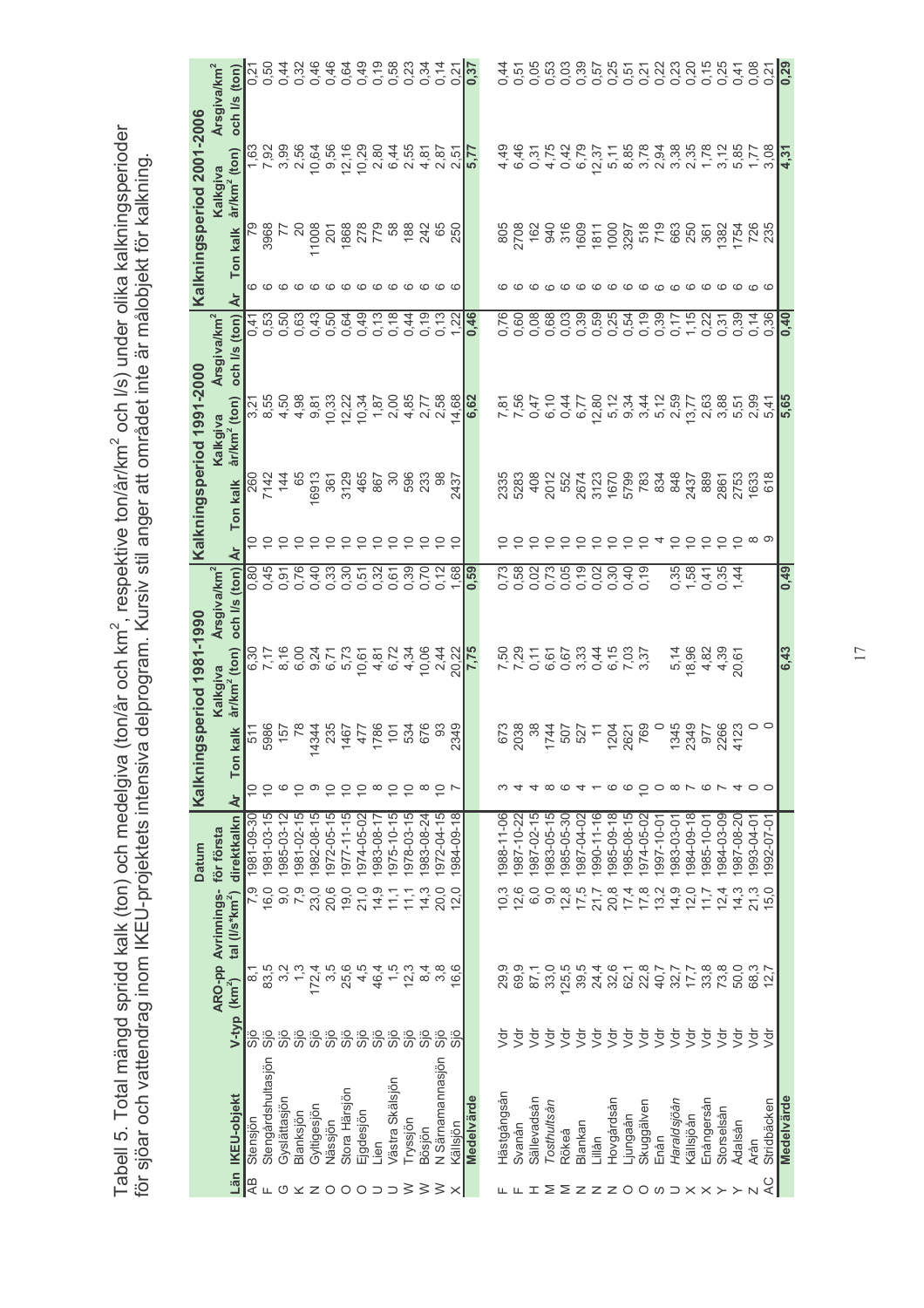Tabell 6. Total mängd spridd kalk (ton) och medelgiva (ton/år och km<sup>2</sup>, respektive ton/år/km<sup>2</sup> och l/s) under olika kalkningsperioder<br>för överdos-sjöar, samt sjöar och vattendrag med avslutad kalkning inom IKEU-projektet målobjekt för kalkning.

|                           | Arsgiva/km                    | och I/s (ton)                          |             |            |            |            |                                                  |            |                                                       |               | 0,23                   |                      |            |            |            |                                                                              |                                 |                  |              |                   |                  |                    |               |            |
|---------------------------|-------------------------------|----------------------------------------|-------------|------------|------------|------------|--------------------------------------------------|------------|-------------------------------------------------------|---------------|------------------------|----------------------|------------|------------|------------|------------------------------------------------------------------------------|---------------------------------|------------------|--------------|-------------------|------------------|--------------------|---------------|------------|
|                           | Kalkgiva                      | år/km <sup>2</sup> (ton)               |             |            |            |            |                                                  |            | $7280$<br>$7280$<br>$7280$<br>$720$<br>$720$<br>$720$ |               | 3,54                   |                      |            |            |            | o v 4 e 5 d a 4 d 5<br>8 d 6 d 4 j 2 a 6 a 6<br>9 d 6 d 4 j 2 a 6 a 6        |                                 |                  |              |                   |                  |                    |               | 11,70      |
| Kalkningsperiod 2001-2006 |                               | Ton kalk                               |             |            |            |            | ៓៓៰ៜៜៜ                                           |            |                                                       |               | $rac{0}{676}$          |                      |            |            |            | 8<br>8<br>8<br>8<br>8<br>8<br>8<br>8<br>8<br>8<br>8<br>8<br>8<br>8           |                                 |                  |              |                   |                  |                    |               |            |
|                           |                               | $\frac{\lambda}{2}$                    |             |            | 00000      |            |                                                  |            |                                                       |               | ပ္ပ္လာ (၁              |                      |            |            | $\circ$    |                                                                              | 0 0 0 0 0 0 0 0 0               |                  |              |                   |                  |                    |               |            |
|                           | Arsgiva/km <sup>2</sup>       | och I/s (ton)                          |             |            |            |            | 60 1 1 2 0 0 0<br>0 1 3 0 0 0 0<br>1 1 0 0 0 0 0 |            | 0,74                                                  |               | $1,02$<br>0.43<br>0.25 |                      | 0,57       | 0,84       |            |                                                                              |                                 |                  |              |                   |                  |                    |               | 1,01       |
|                           | Kalkgiva                      | år/km <sup>2</sup> (ton)               |             |            |            |            |                                                  |            | 6,03                                                  |               | 12,70<br>6,77<br>3,55  |                      | 7,67       |            |            | 2 4 5 6 6 6 6 7 4 8<br>6 8 9 9 6 6 6 7 4 6<br>6 9 9 9 8 9 6 7 6              |                                 |                  |              |                   |                  |                    | 7,84          | 12,76      |
| Kalkningsperiod 1991-2000 |                               | Ton kalk                               |             |            |            |            | 4 는 4 유 9 유 <sup>요</sup>                         |            |                                                       |               | 851<br>2579<br>142     |                      |            |            |            |                                                                              |                                 |                  |              |                   |                  |                    |               |            |
|                           |                               |                                        |             |            |            |            | <b>50000</b> 5                                   |            |                                                       |               | e o e                  |                      |            |            |            |                                                                              |                                 |                  |              |                   |                  |                    |               |            |
|                           | Arsgiva/km <sup>2</sup>       | och I/s (ton) Ar                       |             |            |            |            |                                                  |            | 0,69                                                  |               |                        | 0,70<br>1,54<br>0,70 | 0,90       |            |            | 0 - 400000 - 400<br>9 - 400000 - 400<br>9 - 400000 - 400                     |                                 |                  |              |                   |                  |                    |               | 1,11       |
| alkningsperiod 1981-1990  | Kalkgiva                      | år/km <sup>2</sup> (ton)               |             |            |            |            | てきるとる<br>というです<br>というとす                          |            | 5,67                                                  |               | 5,66<br>24,96<br>9,96  |                      | 13,25      |            |            | as Dire as Dire as Sister<br>វត្ត ភូមិ មិន ប៉ុន្តែ<br>នាំ ប្រកួត មិន ប៉ុន្តែ |                                 |                  |              |                   |                  |                    |               | 13,37      |
|                           |                               | Ar Ton kalk                            |             |            |            |            |                                                  |            |                                                       |               | 28<br>7351<br>638      |                      |            |            |            | <b>8285488480</b>                                                            |                                 |                  |              |                   |                  |                    |               |            |
|                           |                               |                                        |             |            | 55445      |            |                                                  | $\infty$   |                                                       |               | ဖ ထ ထ                  |                      |            |            |            | r <i>a</i> 5 @ 4 n w w w o                                                   |                                 |                  |              |                   |                  |                    |               |            |
| Datum                     |                               |                                        | 1978-03-14  | 1978-03-14 | 1987-03-18 | 1987-08-05 | 1980-02-24                                       | 1988-02-11 |                                                       | 1985-05-08    | 1983-10-15             | 1983-10-24           |            | 1984-09-15 | 1989-12-04 | $981 - 03 - 15$                                                              | 1985-11-05                      | 1987-08-27       | 986-10-15    | 1988-11-15        | 1983-08-15       | 988-07-01          | 1993-01-14    |            |
|                           | ARO-pp Avrinnings- för första | tal (I/s*km <sup>2</sup> ) direktkalkn | P.9         |            | 4,8        | 7,9        | 11,1                                             | 14.3       |                                                       | 12,5          | 15,7                   | 14.2                 |            | 14.3       |            |                                                                              |                                 | 17,4             | 14,3         | 17,4              | 14,3             | 17,4               | 14,3          |            |
|                           |                               |                                        | 0,6         |            | 3,2        | 6,8        | 3,5                                              | 2,3        |                                                       | 6,7           | 38,1                   | 8.0                  |            |            |            | 0,3                                                                          | $\overline{1}$ , $\overline{0}$ |                  | $7.5$<br>0.5 | 0,5               |                  | 0,6                |               |            |
|                           |                               | V-typ Delprograi (km <sup>2</sup> )    | K-avslut    | K-avslut   | K-avslut   | K-avslut   | K-avslut                                         | K-avslut   |                                                       | K-avslut      | K-avslut               | K-avslut             |            | K-överdos  | K-överdos  | K-överdos                                                                    | K-överdos                       | K-överdos        | K-överdos    | K-överdos         | K-överdos        | K-överdos          | K-överdos     |            |
|                           |                               |                                        | Sjö         | Sjö        | Sjö        |            | ၁<br>၁<br>၁<br>၁                                 | Sjö        |                                                       | ydr           | Vdr                    | ýά                   |            |            | Sjö        | Sjö                                                                          |                                 | ၁<br>၁<br>၁<br>၁ | Sjö          |                   | ၁<br>၁<br>၁<br>၁ | Sjö                | Siö           |            |
|                           |                               | Län IKEU-objekt                        | Trehömingen | Långsjön   | Geten      | Långsjön   | Rädsjön                                          | Skifsen    | Medelvärde                                            | Örvallsbäcken | Djursvasslan           | Hammarbäcken         | Medelvärde | Hagsjön    | llasjön    | Västra Hultasjön                                                             | Stora Alagylet                  | Härbillingen     | Gärsjön      | Stora Silevattnet | Motjärn          | Stora Vrångstjämet | Kânkâstjärnen | Medelvärde |
|                           |                               |                                        | ₹           | ЯŘ         | Ш          |            | $\geq$                                           | ≥          |                                                       | ×             |                        | N <sub>N</sub>       |            |            |            |                                                                              | $X$ $X$ $Z$ $O$ $O$             |                  |              |                   | $\circ$          | $\circ$            |               |            |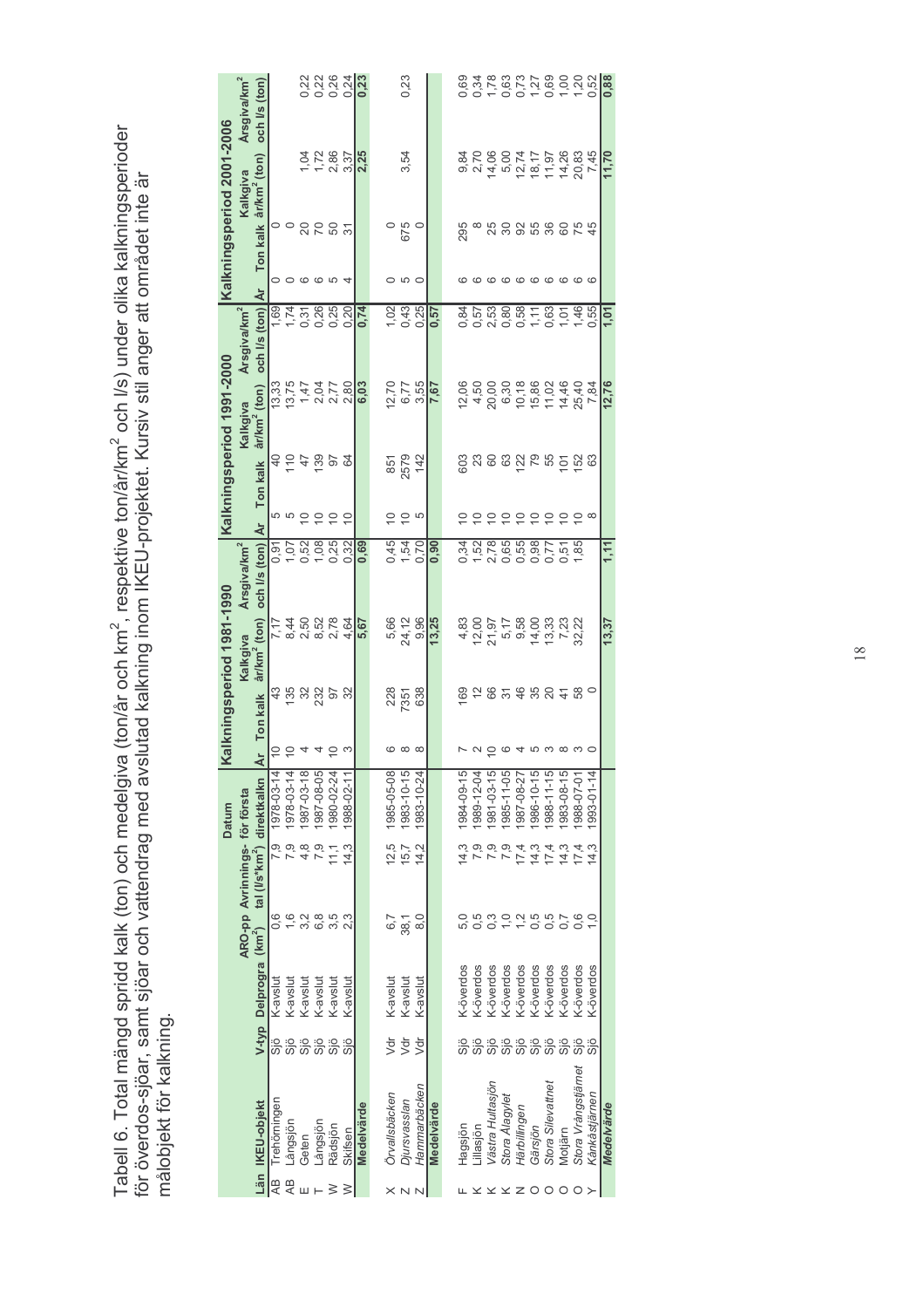Tabell 7. Total mängd spridd kalk (ton) och medelgiva (ton/år och km<sup>2</sup>, respektive ton/år/km<sup>2</sup> och l/s) under olika kalkningsperioder<br>för sjöar inom IKEU-projektets extensiva delprogram. Kursiv stil anger att området int

|     |                      |                    |                               |                        |                         |   |                                                         |                                                 |                       |                           |                                  | Kalkningsperiod 1991-2000 |                   |     |                       | Kalkningsperiod 2001-2006  |                         |                         |
|-----|----------------------|--------------------|-------------------------------|------------------------|-------------------------|---|---------------------------------------------------------|-------------------------------------------------|-----------------------|---------------------------|----------------------------------|---------------------------|-------------------|-----|-----------------------|----------------------------|-------------------------|-------------------------|
|     |                      |                    |                               | Datum                  |                         |   |                                                         | Kalkningsperiod 1981-1990                       |                       |                           |                                  |                           |                   |     |                       |                            |                         |                         |
|     |                      |                    | ARO-pp Avrinnings- för första |                        |                         |   |                                                         | Kalkgiva                                        | <b>Arsgiva/km</b>     |                           |                                  | Kalkgiva                  | <b>Arsgiva/km</b> |     |                       | Kalkgiva                   | Arsgiva/km <sup>2</sup> |                         |
| Län | <b>IKEU-objekt</b>   | (km <sup>2</sup> ) | tal (I/s*km <sup>2</sup> )    | direktkalkn            | $\overline{\mathbf{A}}$ |   | Ton kalk                                                | år/km <sup>2</sup> (ton)                        | och I/s (ton)         | $\overline{\mathbf{A}}$ r | Ton kalk                         | år/km <sup>2</sup> (ton)  | och I/s (ton)     | ·Ar | Ton kalk              | år/km <sup>2</sup> (ton)   | och I/s (ton)           |                         |
|     | Fagerhultasjön       | 10,8               | 7,9                           | 1988-08-15             |                         | ო |                                                         |                                                 | 0,36                  |                           |                                  |                           |                   | ی ہ |                       |                            |                         | 0,19<br>0               |
|     | omsjön               | 13,0               | 14,3                          | 1984-07-15             |                         |   | 92<br>624                                               | 8<br>8<br>0<br>0<br>0<br>0<br>0<br>0<br>0       | $0,42$<br>$0,72$      | 5 5 5                     |                                  | 2.57<br>12.97             | 0.32<br>0.91      |     | 98<br>337             |                            |                         |                         |
|     | Klosjön              |                    | 14,3                          | 1990-11-07             |                         |   |                                                         |                                                 |                       |                           |                                  | 10,54                     | 0,74              |     |                       |                            |                         | 0,82                    |
|     | Brändasjö            | 2,6                | 7,9                           | 1993-11-22             |                         |   |                                                         |                                                 |                       |                           |                                  | 5,11                      | 0,65              |     | $rac{4}{8}$           |                            |                         | 0,69                    |
|     | Knutsnabben          | 5,6                | 17,4                          | 1984-06-25             |                         |   | 280                                                     |                                                 | 0,41                  |                           |                                  |                           | 0,40              |     |                       |                            |                         |                         |
|     | Grytsjön             |                    | 7,9<br>h                      | $986 - 11 - 13$        |                         |   |                                                         | てんしつ<br>インクマン<br>インフラ                           |                       | $\circ$ $\circ$ $\circ$   | <u> 28 4 5 8 4</u><br>28 4 5 8 4 | 6,97<br>2,50              | 0,32              |     | $241$<br>$25$<br>$79$ | いいかいかい こういうしょう こうしょう こうきょう |                         | 0.0.0<br>0.0.0<br>0.0.0 |
|     | Mossjön              |                    |                               | 1984-03-15<br><b>o</b> |                         |   | 55<br>29                                                |                                                 |                       |                           |                                  |                           | 0,51              |     |                       | 3,23                       |                         |                         |
|     | rehörningen          | က<br>ထ             | 7,9<br>h                      | 1984-02-15             |                         |   | 176                                                     |                                                 | 0,52<br>0,37<br>0,15  | 2222                      | $rac{45}{25}$                    | 4,03<br>2,76              | 0,35              |     | $137$<br>$78$         |                            | 2,56                    | 0,32                    |
|     | ljärtasjön           | ್ತ<br>4            |                               | 1983-04-30<br>.<br>به  |                         |   | $\frac{4}{3}$                                           |                                                 |                       |                           | 65                               | 1,51                      | 0,19              |     |                       |                            | 6,89                    | 0,87                    |
|     | Djurasjön            | 12,0               | 14.3                          | $987 - 11 - 16$        |                         |   | 638                                                     |                                                 |                       |                           | 152                              | 9,60                      | 0,67              |     |                       | 12,97                      |                         | 0,91                    |
|     | angesjön             | $\overline{5}$     | 20,6                          | 1987-08-26             |                         |   | 460                                                     | $1,16$<br>6,65<br>21,28                         |                       | ₽                         | 915                              | 16,94                     | 0,82              |     | 9 29<br>29            | 18,32                      |                         | 0,89                    |
|     | Äntasjön             |                    | 17,4                          | 1986-11-12             |                         |   |                                                         |                                                 |                       | $\subseteq$               |                                  |                           | 0,38              |     |                       |                            |                         | 0,33                    |
|     | Hedgardesjö          | 2,3                | 17,4                          | 1980-03-15             |                         |   | 28<br>177                                               |                                                 | $0,47$ $0,08$ $0,044$ | $\subseteq$               |                                  | 6,68<br>0,63<br>17,87     | 0,55              |     | 888                   | 5,54<br>5,54               |                         | 0,32                    |
|     | Stora Hagasjö        |                    | 20,6                          | 1986-11-15             |                         |   |                                                         | $47048$<br>$79480$<br>$79480$<br>$793$<br>$793$ | 0,99                  | $\subseteq$               | $8\%$ $6\%$ $4\%$ $6\%$ $7\%$    |                           | 0,87              |     |                       |                            |                         | 0,84                    |
|     | Grundasjön           | $\frac{1}{2}$      | 17,4                          | 986-07-01              |                         |   | 92<br>12<br>12<br>12                                    |                                                 | $0,82$<br>$0,19$      |                           |                                  | 11,30                     | 0,65              |     |                       | 17,22<br>14,10             |                         | 0,81<br>0,55            |
| O   | Bråtesjön            | $\frac{1}{4}$      | 14.3                          | $978 - 10 - 15$        |                         |   |                                                         |                                                 |                       | 9999                      |                                  | 8,52                      | 0,60              |     | 14.95                 | 7,81                       |                         |                         |
| ၯ   | Kroktjärn            | 0,6                | 11,1                          | 982-07-25              |                         |   | 66                                                      | 12, 13                                          |                       |                           |                                  | 7,30                      | 0,66              |     | $\frac{4}{4}$         |                            |                         |                         |
| Ø   | <b>Vorra Baksjön</b> | 10,4               | $\leq$                        | $982 - 12 - 15$        |                         |   | 857                                                     | 9,15                                            | $1,09$<br>0,82        |                           |                                  | 4,48                      | 0,40              |     |                       | 11,06                      |                         | $7.0000$<br>$7.0000$    |
| ၯ   | Fjällbu              | 57                 | $\leq$                        | 988-08-15              |                         |   | 100                                                     | 6,54                                            | 0,59                  | $\tilde{=}$               |                                  |                           | 0,45              |     | $\frac{182}{401}$     | 5,94                       |                         |                         |
|     | Stöpsjön             | <u>င</u> ့်        | 14,3                          | 992-08-31              |                         |   |                                                         |                                                 |                       | တ                         |                                  | 5,03<br>9,06              | 0,63              |     |                       | 10,60                      |                         |                         |
| ၯ   | Södra Marktjärnen    | 0,8                | 14,3                          | 1989-08-15             |                         |   |                                                         | 4,38                                            | 0,31                  | ≘                         |                                  | 3,46                      | 0,24              |     | $\mathbb{Z}^2$        | 15,29                      |                         | 1,07                    |
| ഗ   | Jggenäsdypen         | s,                 | 14,3                          | 985-09-15              |                         |   | $51$<br>$78$                                            | 2,64                                            | 0,18                  |                           | <b>28</b><br>63                  | 1,97                      | 0,14              |     |                       | 2,08                       |                         | 0,15<br>0,15            |
|     | Södra Vålsjön        | 4,6                | 14,3                          | $984 - 11 - 21$        |                         |   |                                                         | 2,42                                            | 0,17                  |                           | 56                               | 1,71                      | 0,12              |     |                       | 2,11                       |                         |                         |
|     | Jyrsjön              |                    | 14,3                          | $979 - 03 - 15$        |                         |   |                                                         | 6,81<br>5,65                                    | 0,48                  | P P P P                   |                                  |                           | 0,42              |     | 4822                  |                            |                         | 0,17                    |
|     | Anderssjön           | 2,3                | 14,3                          | 1985-05-06             |                         | ဖ | $\frac{1}{6}$ $\frac{1}{6}$ $\frac{1}{6}$ $\frac{1}{6}$ |                                                 | 0,40                  |                           | 1 4 4<br>1 4 9<br>1 4 9          | 5,40                      | 0,38              |     |                       |                            | 2,40<br>5,73            | 0,40                    |
| N   | Abervattnet          | 24,6               | 36,5                          | 992-03-04              |                         |   |                                                         |                                                 |                       |                           |                                  | 6.91                      | 0,19              |     | 805                   |                            | 5,45                    |                         |
|     | Medelvärde           |                    |                               |                        |                         |   |                                                         | 7,28                                            | 0,52                  |                           |                                  | 6,95                      | 0,48              |     |                       |                            | 7,49                    | $\frac{1}{0.53}$        |

19